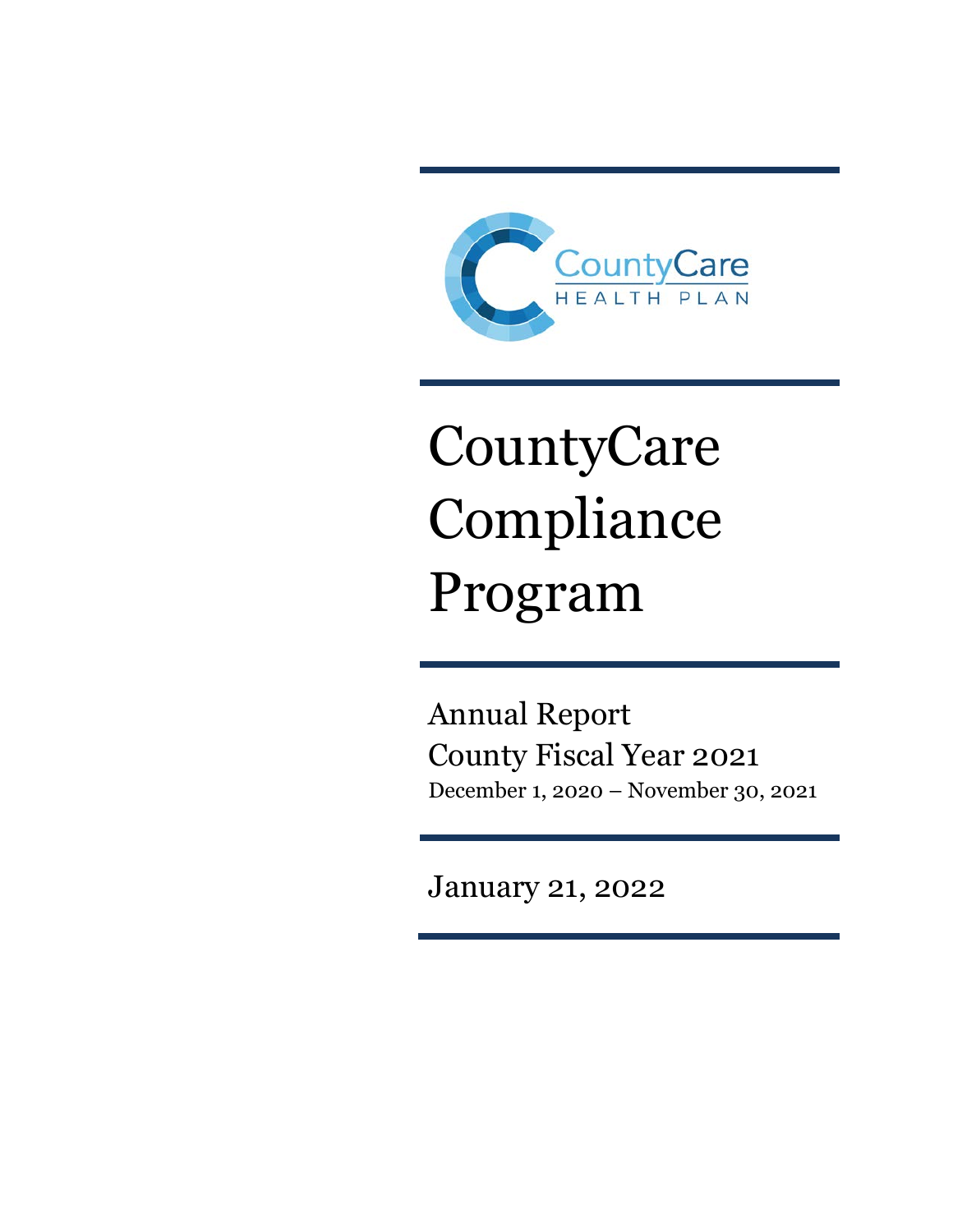# **Table of Contents**

| $\mathbf{I}$ . |                                                                |  |
|----------------|----------------------------------------------------------------|--|
| II.            |                                                                |  |
| III.           |                                                                |  |
| IV.            |                                                                |  |
| V.             |                                                                |  |
|                |                                                                |  |
|                | Element 2 - Compliance Office and Oversight Responsibilities13 |  |
|                |                                                                |  |
|                |                                                                |  |
|                |                                                                |  |
|                |                                                                |  |
|                |                                                                |  |
| VI.            |                                                                |  |
|                |                                                                |  |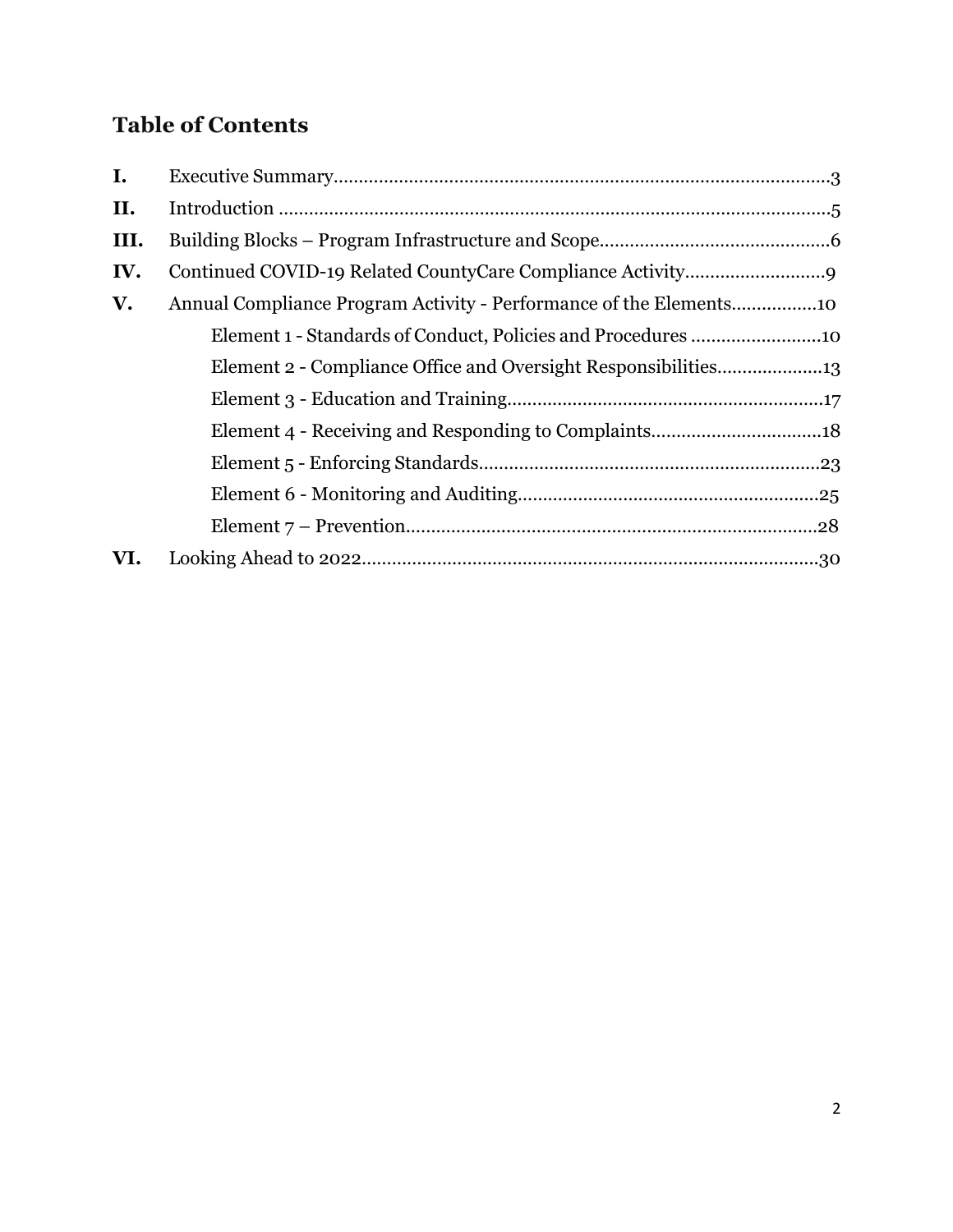#### **I. Executive Summary**

*As a public, provider-led health plan, we improve our members' lives by partnering with communities, supporting a vibrant safety-net, advancing health equity, and empowering providers to deliver integrated, member-centered health care.*

The Cook County Fiscal Year ("CFY") 2021 CountyCare Compliance Program Annual Report summarizes the compliance activities carried out in CFY 2021, as well as identifies priorities for CFY 2022.

This past fiscal year, CountyCare Health Plan ("CountyCare") accomplished many goals and implemented a variety of initiatives despite several hardships and challenges. The Cook County Health Corporate Compliance Program ("CCH Compliance") dedicated to CountyCare was directly involved in each major initiative to ensure execution adhered to and incorporated relevant regulatory directives and contractual requirements. Some achievements include:

Selection of a New Designated Compliance Officer CCH Compliance brought on both a new Chief Compliance Officer and new designated Compliance Officer for CountyCare. Both onboarded at the end of September 2021. The new CountyCare Compliance Officer will provide CountyCare with consistent and stable Compliance leadership going into the new fiscal year and beyond.

• CountyCare Remained the Largest Medicaid Health Plan in Cook County

At the close of CFY 2021, CountyCare remained the largest Medicaid Health Plan in Cook County for the fourth year in a row. As of December 2021, CountyCare covered more than 422,000 lives. Membership growth continues on an upward trajectory with 9,400 new enrollees joining CountyCare in December 2021 alone. This growth is aided by the State of Illinois increasing auto-enrollment of 50% of incoming Medicaid recipients to CountyCare because of CountyCare's excellent quality of care score.

• COVID-19's Continued Impact

CountyCare continued to provide a comprehensive COVID-19 response through the second year of the COVID-19 pandemic. Partnering with CCH, this included a national award-winning multimedia advertisement and education campaign, standing up one of the nation's largest community COVID-19 vaccination programs, administering more than 918,000 doses, implementing COVID-19 vaccine incentives, continuing targeted member outreach, home delivered meals program, patient monitoring, developing a flexible housing pool benefit, enhanced transportation, etc.

• Proactive Monitoring and Auditing

CountyCare Compliance identified opportunities to become more proactive in its monitoring and auditing of potential fraud, waste, and abuse. This included being more involved at the initial contracting level and strongly partnering with the Delegated Vendor Oversight team to audit vendors and their compliance programs. These efforts allow CountyCare Compliance to continue focusing on maintaining adherence to contractual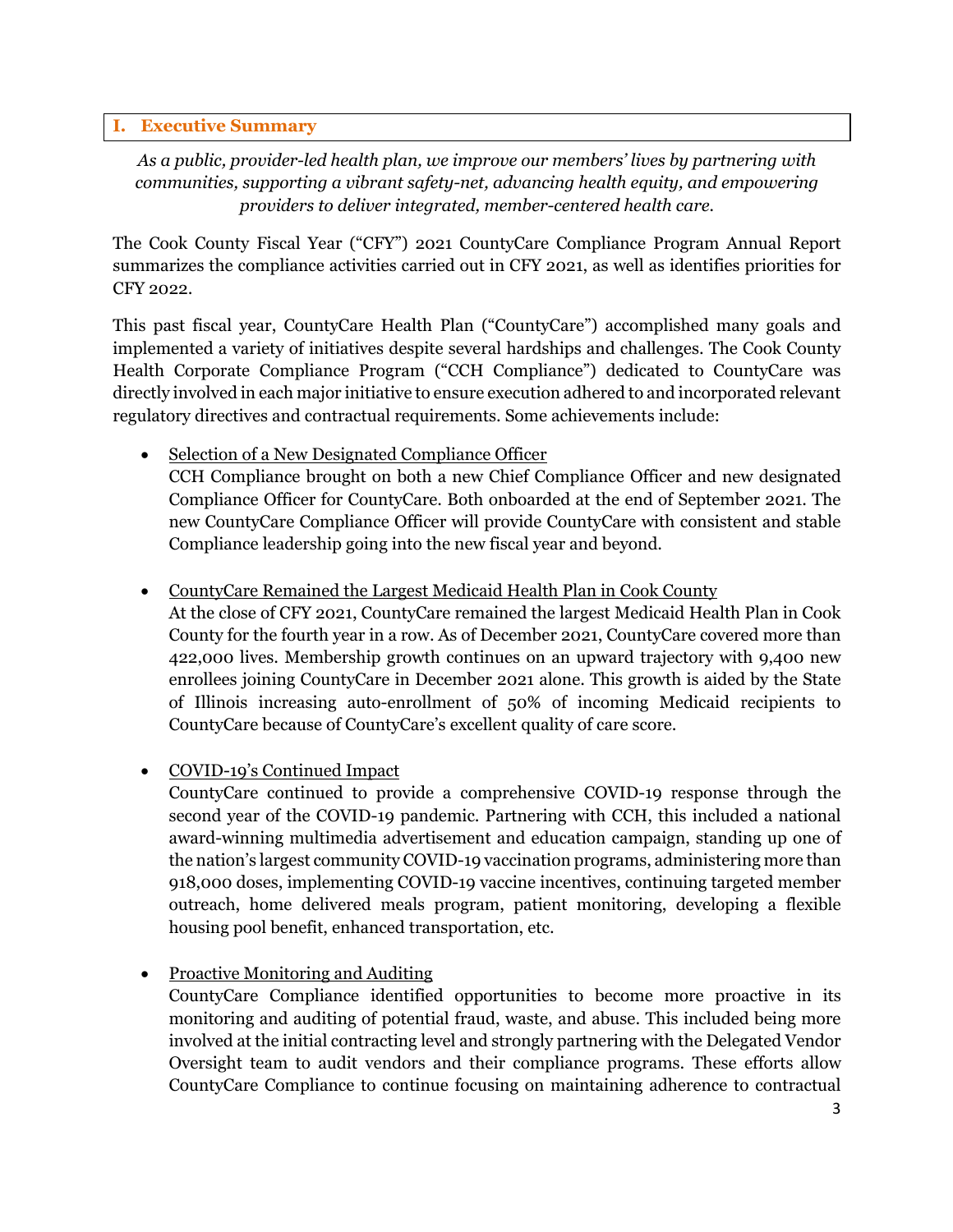requirements and healthcare compliance best practices as the program continues to mature and be a publicly recognized brand.

- Collaboration with Special Investigation Units ("SIUs") for Payment Integrity Initiatives CountyCare Compliance Program Integrity activities resulted in a total of approximately \$1.7 million collected in overpayments in state Fiscal Year ("SFY") 2021 and proactively prevented \$3.37 million in losses. Recovery amounts continue to be impacted by the recoupment hold put in place at the onset of the Public Health Emergency ("PHE") and the implementation of prior approval processes by HFS OIG for all recoupment activity. Approximately \$8.3 million in pending recoveries will be processed by CountyCare's SIU in CFY 2022 that were identified during the August 2020 – August 2021 timeframe using data mining and clinical audits.
- Supported planning and initial implementation of MMAI line of business Continuing with its growth trajectory, Health Plan Services is exploring the possibility of adding a new MMAI line of business to help streamline continuity of care for certain eligible member populations. While MMAI is subject to different laws, regulations, and rules, CountyCare Compliance has actively worked with CountyCare leadership and operational staff to support the potential future line of business.
- Strengthened Relationship with State Partners In 2021, Illinois Department of Healthcare and Family Services ("HFS") Office of the Inspector General ("OIG") transitioned to new leadership under Inspector General Brian Dunn. CountyCare continues to develop and foster an excellent relationship with state partners and look forward to the new perspectives and processes Inspector General Dunn will implement.

In CFY 2022, CountyCare Compliance will continue to focus on maintaining adherence to contractual requirements and healthcare compliance best practices, as both the Health Plan and compliance program continue to build upon and mature under the direction of new leadership. CountyCare Compliance also recognizes the significant support from CCH Compliance and will continue to resume functions CCH Compliance supported exclusively in CFY 2020 and a majority of CFY 2021.In collaboration with its delegated vendors, CountyCare Compliance will concentrate on identifying opportunities for risk reduction in the areas of compliance, policy implementation, and the development and implementation of monitoring and auditing efforts.

Notable priorities that have been identified for CFY 2022 include:

- CountyCare Compliance Officer Onboarding
	- Training and continued onboarding of the new designated Compliance Officer for CountyCare and increased effort to locate additional resources for CountyCare Compliance to better concentrate on initiatives designed to improve the Compliance Program, Program Integrity, and compliance presence for CountyCare operations.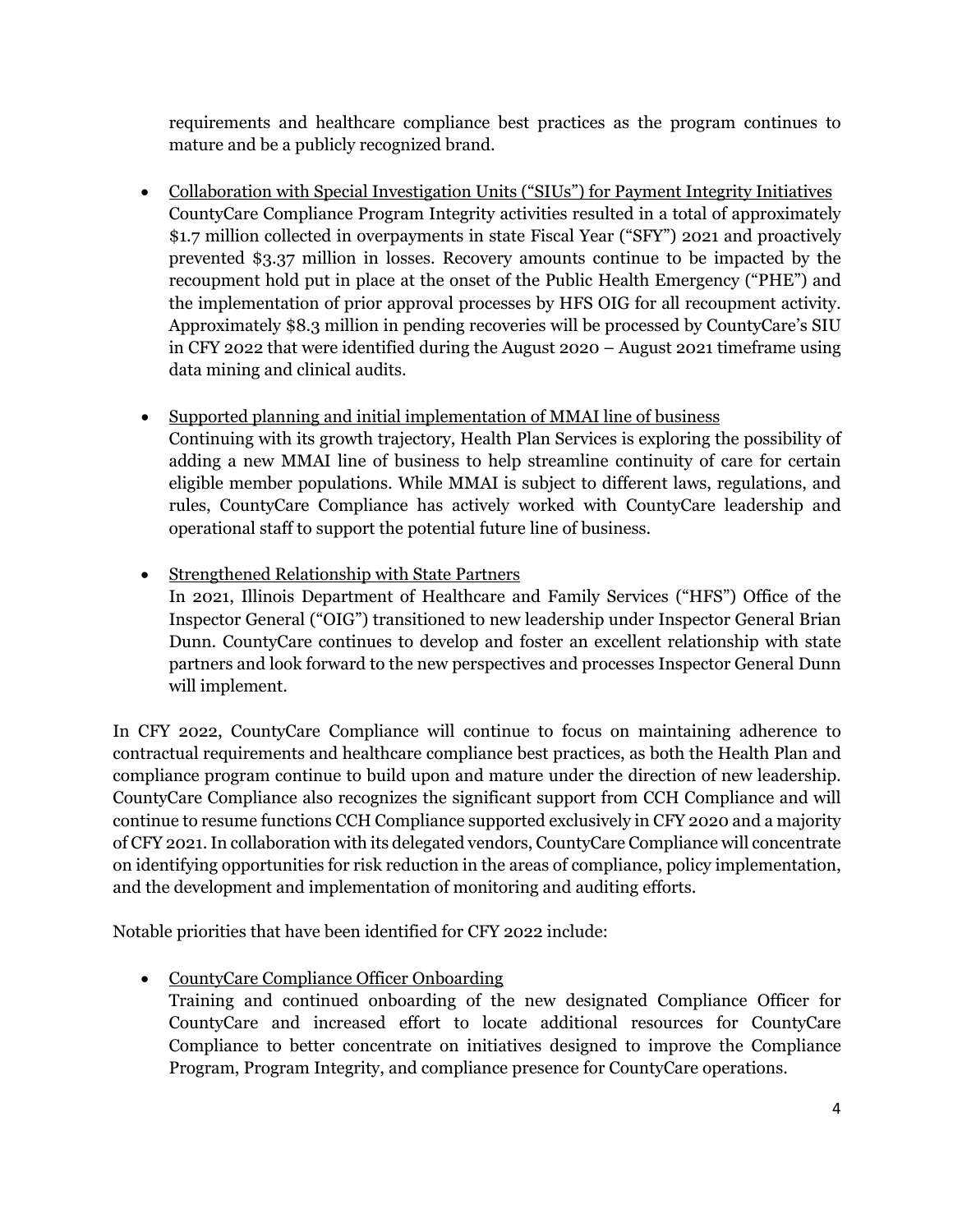# • Workforce Education and Compliance Training

Increase CountyCare workforce education and knowledge regarding CountyCare Compliance's duties, the compliance hotline, and a workforce member's duty to report, to encourage proactive identification and discussion of issues with the department.

• Strengthen Partnerships with Special Investigation Units ("SIUs") for Payment Integrity Initiatives

Continue to strengthen processes for Program Integrity oversight in the areas of fraud, waste, abuse, mismanagement and misconduct (collectively, "FWA"), in collaboration with vendor partners. A key priority in CFY 2022 will be the continued recovery of claims from the HFS OIG preliminary claim recovery hold due to the PHE.

# • Increase collaboration with key stakeholders

Strengthen and enhance collaboration with CountyCare Delegated Vendor Oversight program to develop more comprehensive and strategic annual compliance related audits of vendors. Additionally, continue to work collaboratively with HFS, HFS OIG, nongovernment organizations and other Managed Care Organizations' SIUs to build a network of skilled investigators and increase effective Program Integrity efforts.

# • Improved reporting

As an organization with a highly delegated operational model, nimble, efficient, reporting is crucial for strong governance and oversight. CountyCare Compliance will review and leverage existing and new systems and tools to improve the quality of reporting across the various delegated partners with whom CountyCare has relationships.

# **II. Introduction**

CountyCare is a Managed Care Community Network ("MCCN") health plan offered by Cook County Health ("CCH") pursuant to a contract with the Illinois Department of Healthcare and Family Services ("HFS"). Since late 2012, CCH has partnered with the State of Illinois, initially through the State of Illinois federal Section 1115 demonstration waiver which was an early start on Medicaid expansion, then in 2014, CountyCare transitioned into the MCCN. The operation of the CountyCare MCCN is facilitated through CCH and its various subcontractors.

To adhere to the Medicaid Managed Care Program Integrity requirements outlined by both Centers for Medicare & Medicaid Services ("CMS") and the contractual provisions in the MCCN Agreement with HFS, as well as the elements of an effective compliance program as recommended in the Department of Health and Human Services Office of Inspector General ("OIG") Compliance Program Guidance publications, CCH developed and implemented the CountyCare Compliance Program.1 The CountyCare Compliance Program is designed to demonstrate the Health Plan's

<sup>1</sup> See 42 C.F.R. §438.608 and Section 5.35 of the MCCN Agreement (2018-24-201), as amended by KA2 and KA5 in 2020. See also HHS OIG Compliance Guidance documents linked <u>here</u>.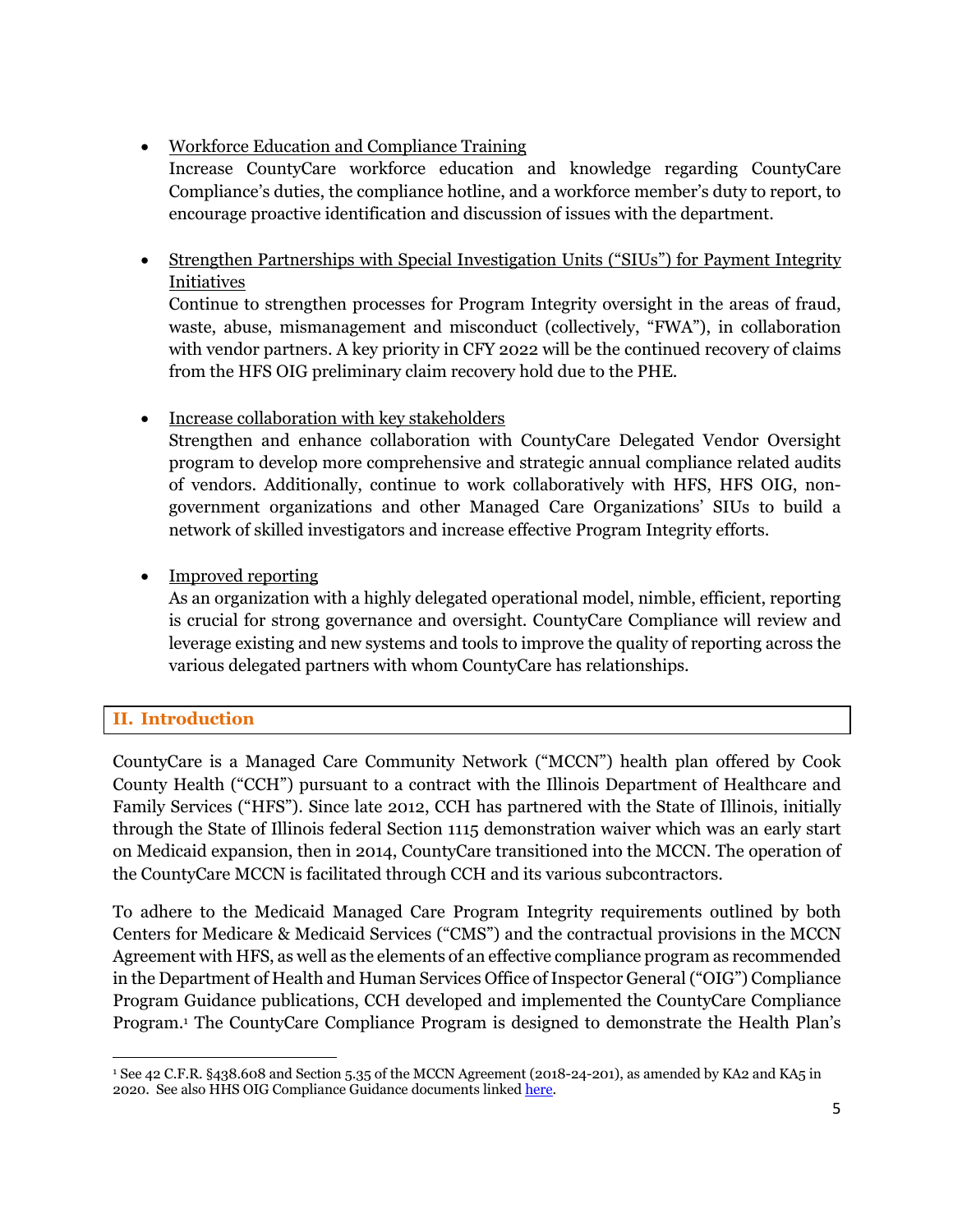ongoing commitment to promoting ethical and lawful conduct consistent with all applicable laws, regulations, contractual requirements, CCH policies, procedures, and Code of Ethics.

This Annual Report presents the activities during County Fiscal Year ("CFY") 2021 covering December 1, 2020 through November 30, 2021. Effective late-September 2021, CountyCare Compliance is under the executive leadership of Nicole Almiro, Chief Compliance & Privacy Officer, Ashley Huntington, Privacy Officer, and John Tao, Compliance Officer, CountyCare, with outgoing Chief Compliance & Privacy Officer and Interim CountyCare Compliance Officer Cathy Bodnar's departure in November 2021. Cathy Bodnar's years of service and dedication to CCH is highly admired and will be greatly missed. CountyCare Compliance functions are supported by two (2) Compliance Analysts from CCH Compliance. CCH and CountyCare Compliance continues to engage external compliance consultants from Strategic Management, LLC to assist with critical CountyCare projects, support leadership transitions, and temporarily fill staffing openings, as necessary, for CCH and CountyCare Compliance.

# **III. Building Blocks – Program Infrastructure and Scope**

This Annual Report begins with a look at the structure and activities of CCH and CountyCare Compliance generally, which includes the infrastructure supporting a comprehensive compliance program for CountyCare and its affiliates.

# **CountyCare Compliance Program Infrastructure**

The current CCH Compliance Departmental Organization Chart appears below.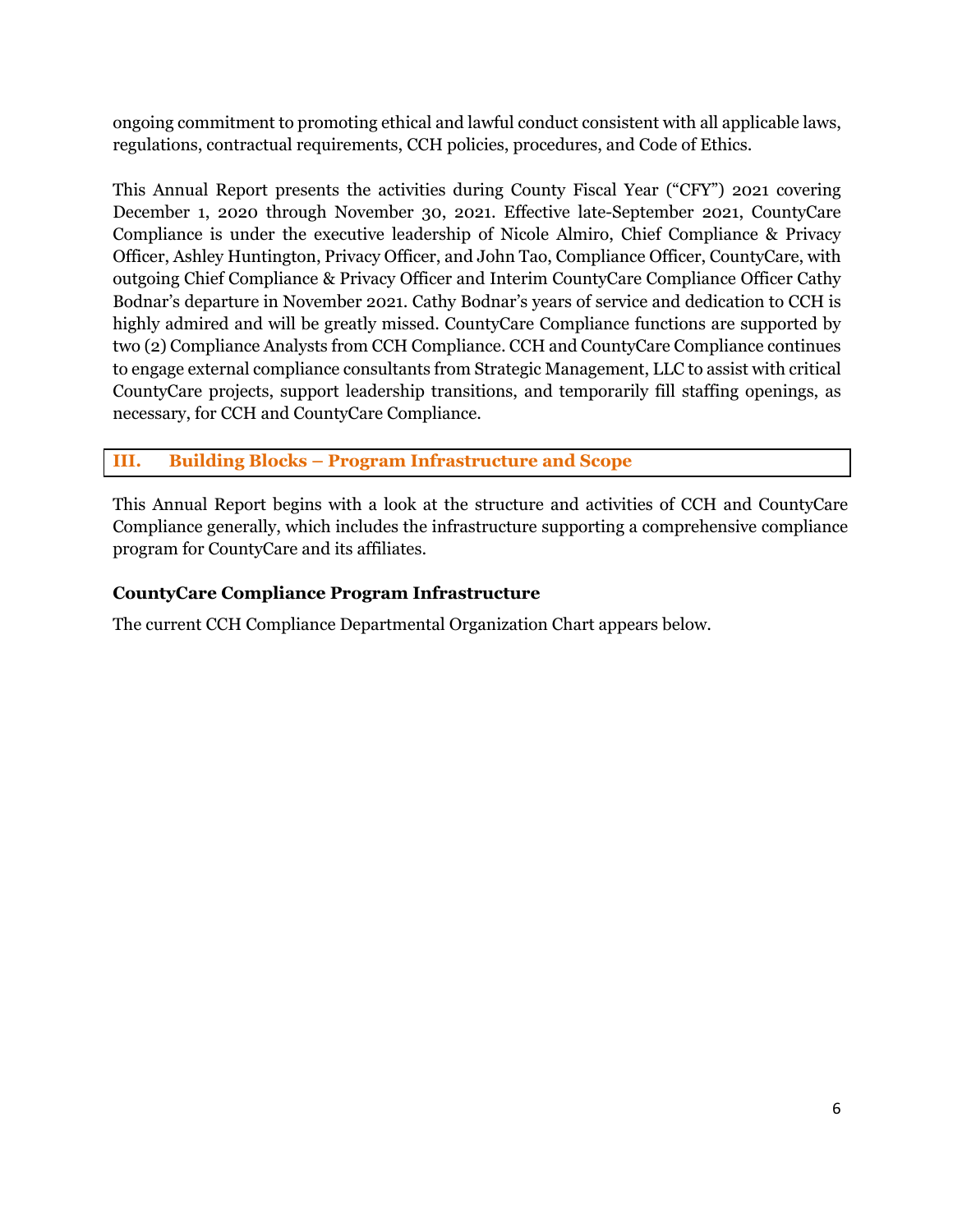# **CCH Compliance Organization Chart**



Adequate resourcing for the CountyCare Compliance Program remained a significant challenge in CFY 2021 and will continue to be a priority in CFY 2022. Excitingly, the Compliance Officer, CountyCare role was finally filled at the end of September 2021. However, due to CFY 2020 CCH budget staff reduction, and CCH Compliance having eliminated two Compliance Analysts positions, continued CCH and CountyCare Compliance resource strain remains a significant challenge. Four CCH Compliance positions remain open at this time (see chart, above). Efforts to fill open positions are a critical priority for CCH Compliance in CFY 2022.

Due to significant staffing shortages, CCH Compliance continued its interdepartmental workload redistribution, with a majority of CountyCare Compliance issues being exclusively managed by CCH Compliance during CFY 2020 and the majority of CFY 2021. Specifically, CCH Compliance continued managing all Privacy related issues for CountyCare, including: breach analysis and notification; data sharing requests and guidance; subpoena and subrogation requests; Provider Alerts and Stand Down Notices; and, both coordinated and participated in regular leadership,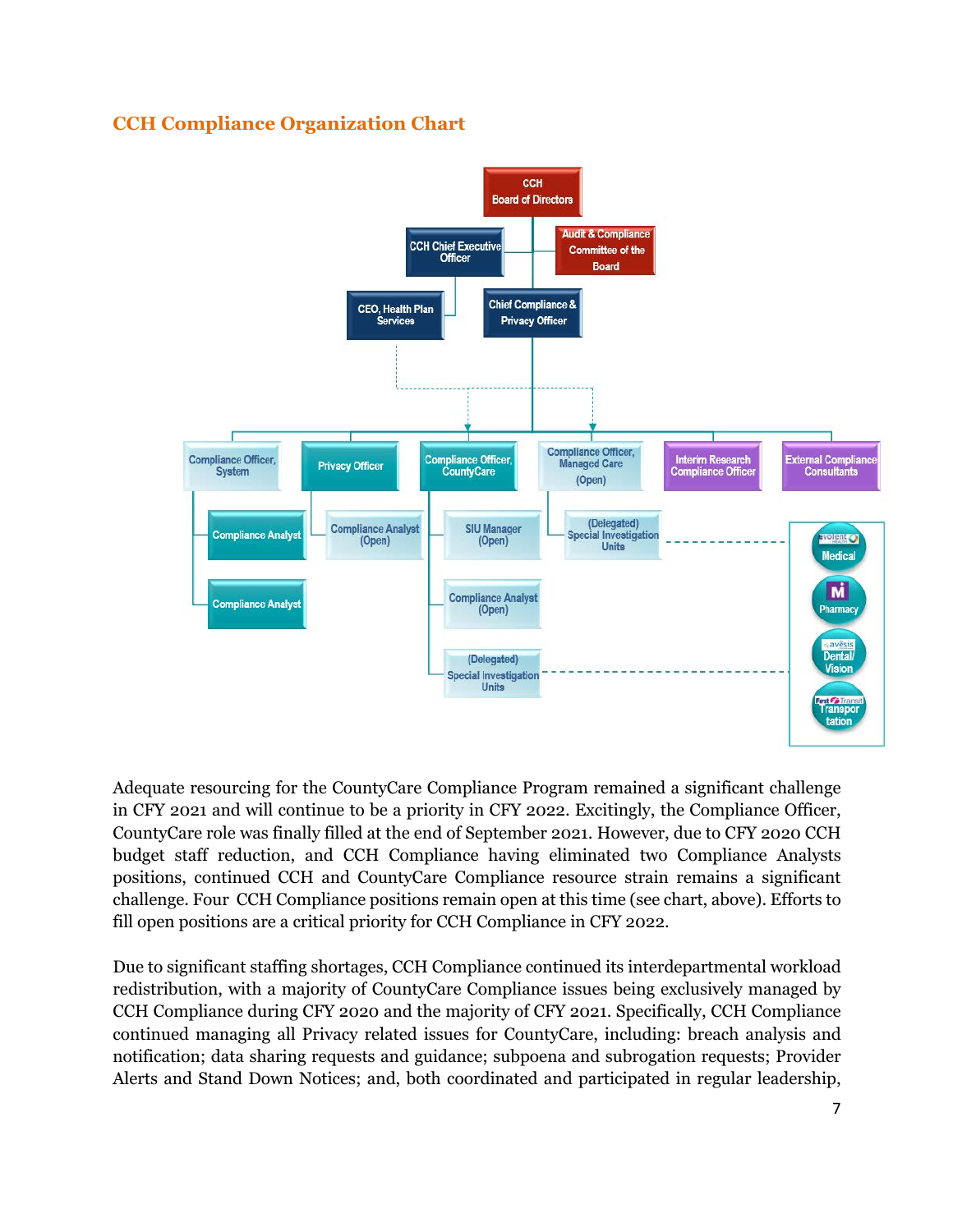delegated vendor, and CountyCare regulator meetings. CCH Compliance also continued its engagement with longtime department consultants, Strategic Management, LLC to assist with critical CountyCare and Privacy projects and support the overall success of CCH Compliance. Consultants from Strategic Management continue to provide staffing support for the department while a longer term, sustainable, option is considered. With a new CountyCare focused Compliance Officer onboarded, emphasis has been prioritized on continuing to fulfill the comprehensive slate of required FWA audit, investigation, and reporting responsibilities mandated by the Program Integrity provisions of the MCCN agreement; where possible, CountyCare Compliance also engaged in identifying and addressing CountyCare Compliance related issues as reported, in both a proactive and reactive manner.

CCH and CountyCare Compliance's limited staffing has resulted in the necessity to focus only on core elements of the Compliance Program, including those activities mandated by the MCCN Agreement and required by HFS and HFS OIG.

# **CountyCare Compliance Program Scope**

The CountyCare Compliance Program is tasked with outlining guidelines and providing insight to:

- Comply with the CMS Managed Care Program Integrity requirements and the terms of the CountyCare Health Plan contract with HFS;
- Prevent, detect, and eliminate fraud, waste abuse, mismanagement and misconduct (collectively "FWA");
- Protect CountyCare members, providers, CCH, the State, and the taxpaying public from potentially fraudulent and/or unethical activities;
- Respond and provide guidance related to privacy, confidentiality, and potential or actual security breaches;
- Provide high level oversight to CountyCare's Grievances and Appeals Program; and,
- Understand and focus on high-risk areas that have the greatest potential for noncompliance with federal and state regulatory and contractual requirements.

The following types of activities and issues fall into the CountyCare Compliance Program purview:

- Interpretation of contracts, laws, rules, regulations, and organizational policy as they relate to CountyCare Compliance;
- Accurate Books and Records;
- Conflict of Interest:
- Contracts/Agreements;
- Fraud, Waste, Abuse, misconduct and mismanagement;
- Member Privacy, Confidentiality, and Security;
- Quality; and,
- Regulatory/Policy.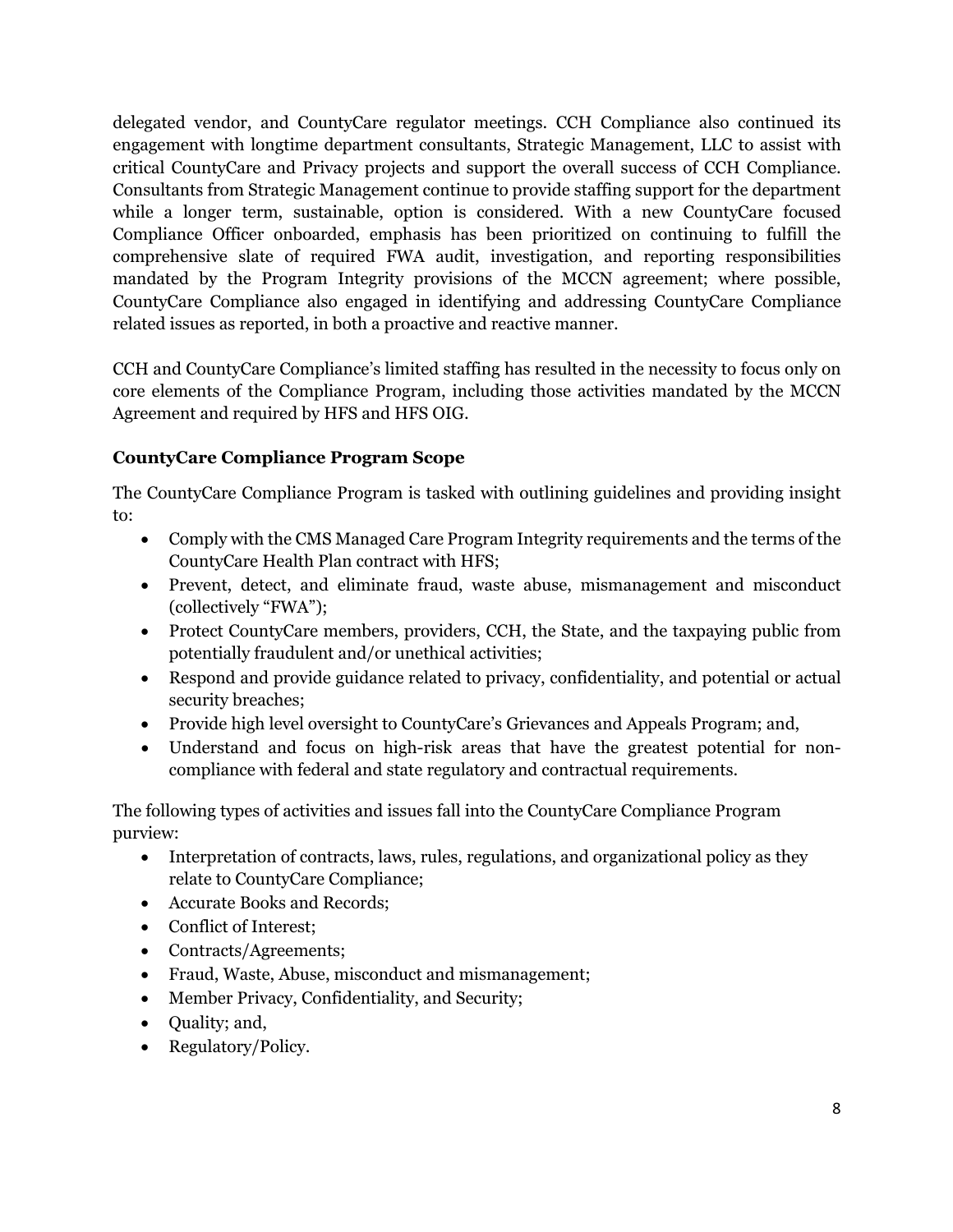Further, the CountyCare Compliance Program aims to continually evaluate and strengthen its working communication strategy to increase the CountyCare workforce awareness, including vendors and subcontractors, of the following topics:

- Code of Ethics;
- Privacy, Confidentiality, and Security;
- Accessibility of the Compliance Officer and the compliance team;
- Availability to report issues anonymously through multiple methods;
- Responsibility to report potential and actual issues;
- Consequences of not reporting; and,
- Non-retaliation protections.

The CountyCare Compliance Program scope of work is subject to ongoing review and revision as deemed necessary to ensure ongoing compliance, especially in light of significant staffing challenges. It is designed to accommodate future changes in regulations and laws and may be updated to address issues not currently covered, issues related to new service offerings, or regulatory requirements.

# **IV. Continued COVID-19 Related CountyCare Compliance Activity**

As the COVID-19 pandemic continued through its second year, CountyCare Compliance continued supporting CountyCare operations and membership to address the lingering impacts of the pandemic. Notably, CCH Compliance was tasked with serving as a resource for CountyCare to monitor, interpret, and provide guidance on the rapidly changing regulatory landscape, particularly as related to updates communicated from state and federal agencies and departments. Specifically, CCH and CountyCare Compliance continued to monitor regulatory status of paused programs during the Public Health Emergency ("PHE") and helped provide support as programs started to resume.

Examples of the types of essential topics addressed by CCH and CountyCare Compliance related to COVID-19 include, but are not limited to:

- Privacy and security concerns related to sharing and communicating member information, internally and with vendors and providers, for COVID-19 care management and care coordination related purposes.
- Partner with provider groups, specifically long-term care facilities, to provide webinars to educate members, CCH, and Cook County Department of Public Health ("CCDPH") Equity and Priority-Based Vaccination Sites in the community.
- Continued communications for members and providers to accurately explain the CountyCare Task Force efforts and helpful COVID-19 related resources.
- Resuming and managing the backlog of routine record requests and other Special Investigation Unit ("SIU") and Program Integrity activities paused during the initial onset of the COVID-19 crisis and the PHE.
- Interpretation and impact of notifications received from state and federal agencies regarding delays in implementation of various programs or initiatives that were set to roll out during CFY 2021.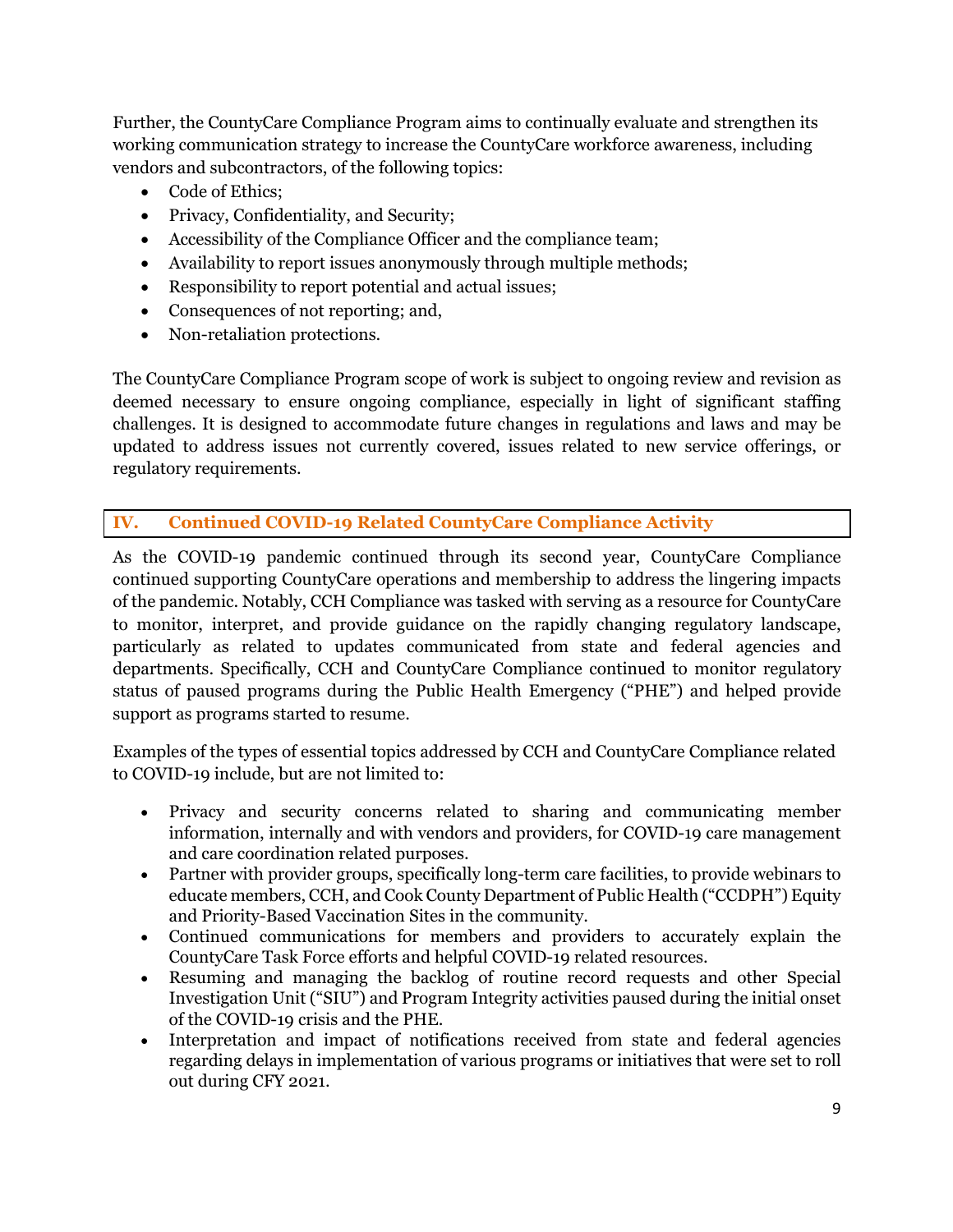• Continued assessments of permissibility of providing CountyCare members with helpful resources, including Wellness Kits, monetary incentives, and enhanced plan benefits, during COVID-19 and the PHE.

While the COVID-19 pandemic remediation efforts continue, outreach to CountyCare membership to take appropriate preventative measures during this ongoing pandemic and PHE are encouraged and supported by CCH and CountyCare Compliance in partnership with CountyCare operations. Steps taken related to each of these issues were essential to ensure CountyCare operations continued in line with state and federal regulator expectation. Additionally, the continued impacts of COVID-19 can be seen through much of the work reflected related to each element of the CountyCare Compliance Program, listed in Section V. below. CountyCare Compliance anticipates providing significant ongoing support on COVID-19 related issues well into CFY 2022 due to the rise in variants such as Delta and Omicron.

# **V. Annual Compliance Program Activity – Performance of the Elements**

This section of the report serves to summarize activities performed by CountyCare Compliance in CFY 2021 and demonstrate the effectiveness of the program, using the seven Compliance Program Elements for a comprehensive compliance program as criteria, as outlined in the CMS Managed Care Program Integrity requirements and by contractual provisions in the MCCN Agreement. <sup>2</sup> However, as noted previously in this Annual Report, staffing shortages, among other challenges, has limited CountyCare Compliance's scope during this fiscal year.

#### **Element 1:**

*An effective compliance program maintains and distributes a written Code of Ethics, as well as written policies and procedures, that promote the health plan's commitment to compliance with all applicable requirements and standards related to program integrity and that address specific areas of potential fraud, waste, abuse, mismanagement or misconduct.*

The CCH Code of Ethics applies to all CountyCare personnel and includes but is not limited to, volunteers, independent contractors, consultants, business partners, providers, agents and subcontractors. The Code of Ethics, as well as CCH's policies and procedures, support CountyCare's commitment to comply with all federal and state standards, including but not limited to, applicable statutes, regulations and sub-regulatory guidance and contractual requirements. CountyCare also maintains a Compliance Plan demonstrating its commitment to promoting ethical and lawful conduct consistent with all applicable laws, regulations, and contractual requirements, as well as CCH policies, procedures, and Code of Ethics/Standards of Conduct.

<sup>2</sup> See 42 C.F.R. §438.608 and Section 5.35 of the MCCN Agreement (2018-24-201), as amended by KA2 and KA5 in 2020.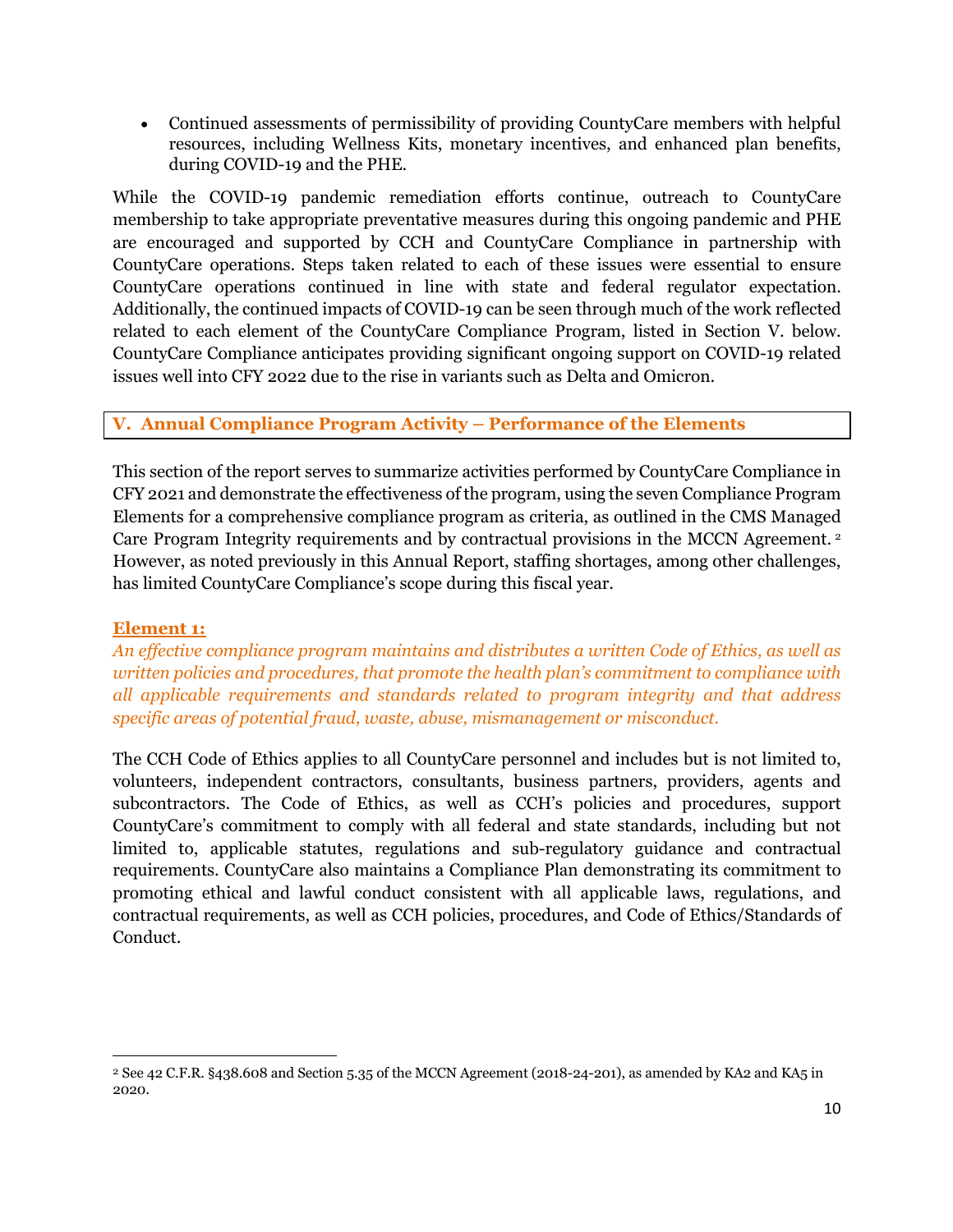# **Policies and Procedures**

CountyCare Compliance, in collaboration with CCH Compliance, engaged in the following activities impacting written guidance to promote and maintain an effective compliance program for CountyCare:

- Reviewed and revised the CountyCare Compliance Plan and multiple CCH Compliance and CountyCare health plan policies and procedures to ensure alignment with changes made to CountyCare's contractual and legal requirements, as well as best practices.
- Developed additional CountyCare Compliance internal policies and procedures related to processes for reporting FWA to HFS OIG.
- Partnered with the Delegated Vendor Oversight team and conducted annual audit of CountyCare's delegated vendors to ensure adherence to CountyCare's policies and procedures and MCCN requirements related to Program Integrity.
- Reviewed, revised, and continued to abide by the CountyCare Compliance Plan specifically outlining compliance responsibilities of the Health Plan and program design, as well as specific CountyCare Compliance policies for high-risk areas focused on Health Plan operations.
- Ensured CountyCare personnel, providers, agents and subcontractors had access to compliance documentation electronically and were provided with hard copies of compliance policies and procedures, upon request.
- Reviewed and/or drafted appropriate compliance contract language for new or updated CountyCare contracts with delegated vendors and providers.

# **Ad Hoc Activities/Guidance**

CountyCare Compliance, in collaboration with CCH Compliance, worked with CountyCare leadership and operational areas to assess compliance with policies, procedures and/or regulatory requirements and, in certain instances, assisted in the development of new policies, procedures and guidance.

Examples of areas assessed:

• Interoperability and Patient Access

Collaborated with CountyCare Project Management Office ("PMO"), leadership, and operations to review requirements of Interoperability and Patient Access final rule and provided guidance related to member authorization and access requirements throughout the implementation process.

• Contract Review

Provider Contracting and CountyCare Compliance created a process to ensure appropriate FWA checks were performed for potential Network Providers. By integrating compliance within the contracting process, it ensures continued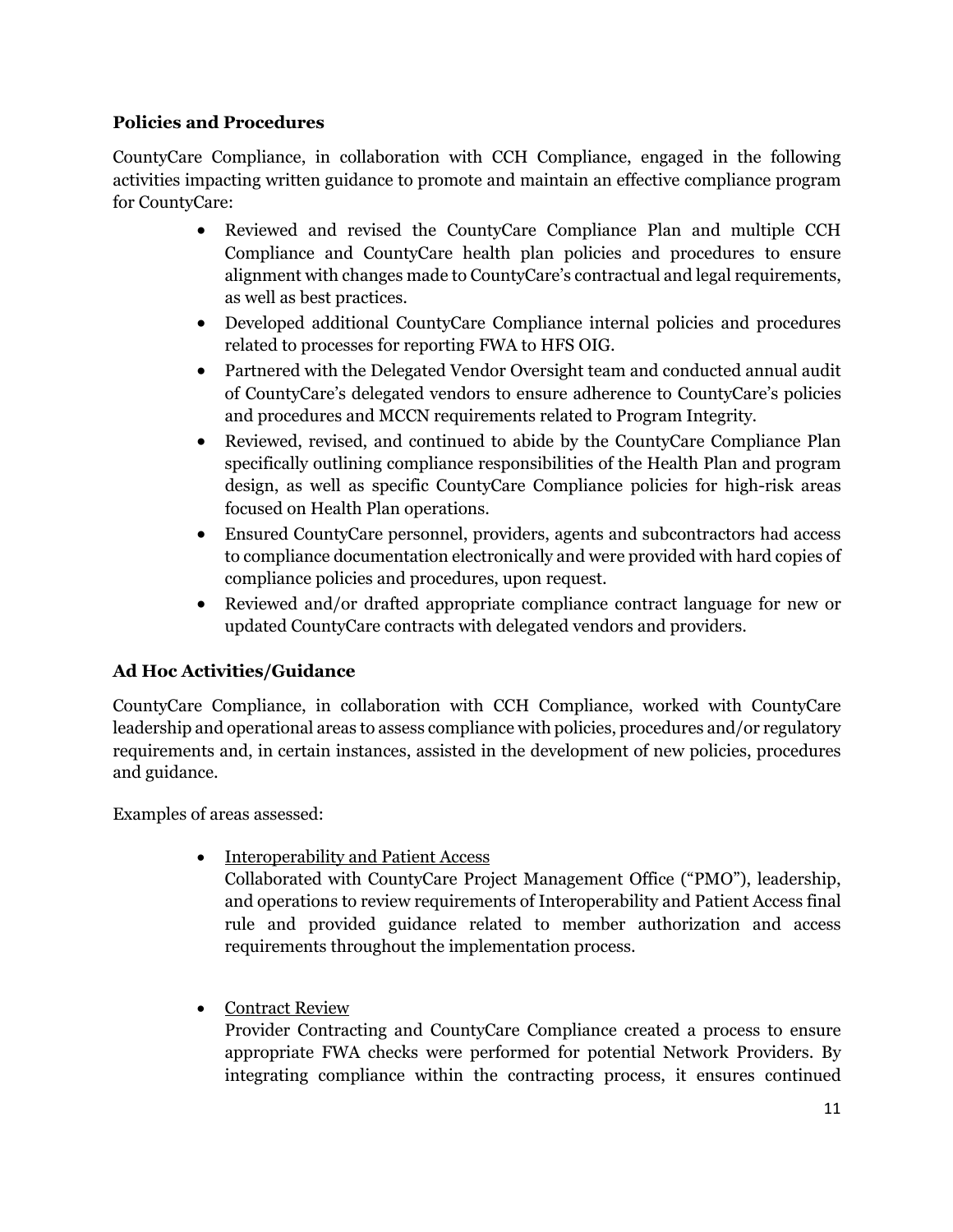confidence in the quality and regulatory compliance of Network Providers who newly contract with CountyCare.

• RFP Engagement

To ensure proactive compliance by design measures, CCH Compliance developed a comprehensive listing of compliance responsibilities related to its Medicaid line of business for inclusion in relevant RFPs and became a voting member during multiple RFP processes to ensure its scoring of prospective business partners would be a strong consideration by the business.

• Audit Protocol Enhancement

CountyCare Compliance reviewed annual certification requirements of its vendors and subcontractors and identified opportunities to become more proactive in its review and audit. In CFY 2021 CountyCare Compliance partnered closely with the Delegated Vendor Oversight team during their operational audits and included compliance scoring.

• Recipient Restriction (Lock In) Program ("RRP") Continued to provide guidance and reviewed revisions to policies and procedures addressing RRP processes, including how members are enrolled in the Proactive and Reactive Lock-In Programs, communications made to members/providers regarding lock in changes and the process for monitoring program progress to CountyCare Pharmacy and Quality departments.

- Documentation Standards for Health Records Policy Collaborated with SIUs to establish and publish requirements related to provider signature requirements, cloning occurrences in medical records, and extender billing.
- Provider Readmissions Policy CountyCare Compliance collaborated with CountyCare Clinical Operations to help develop and review a policy related to the identification of member acute care readmissions to ensure compliance with HFS regulations and directives.

• Flexible Housing Pool Benefit CountyCare Compliance, the Privacy Officer, Cook County Health, Director of Clinical Services, CountyCare and other CountyCare clinical staff continued collaboration to structure and implement a flexible housing pool benefit for CountyCare members, including how to properly share information across vendors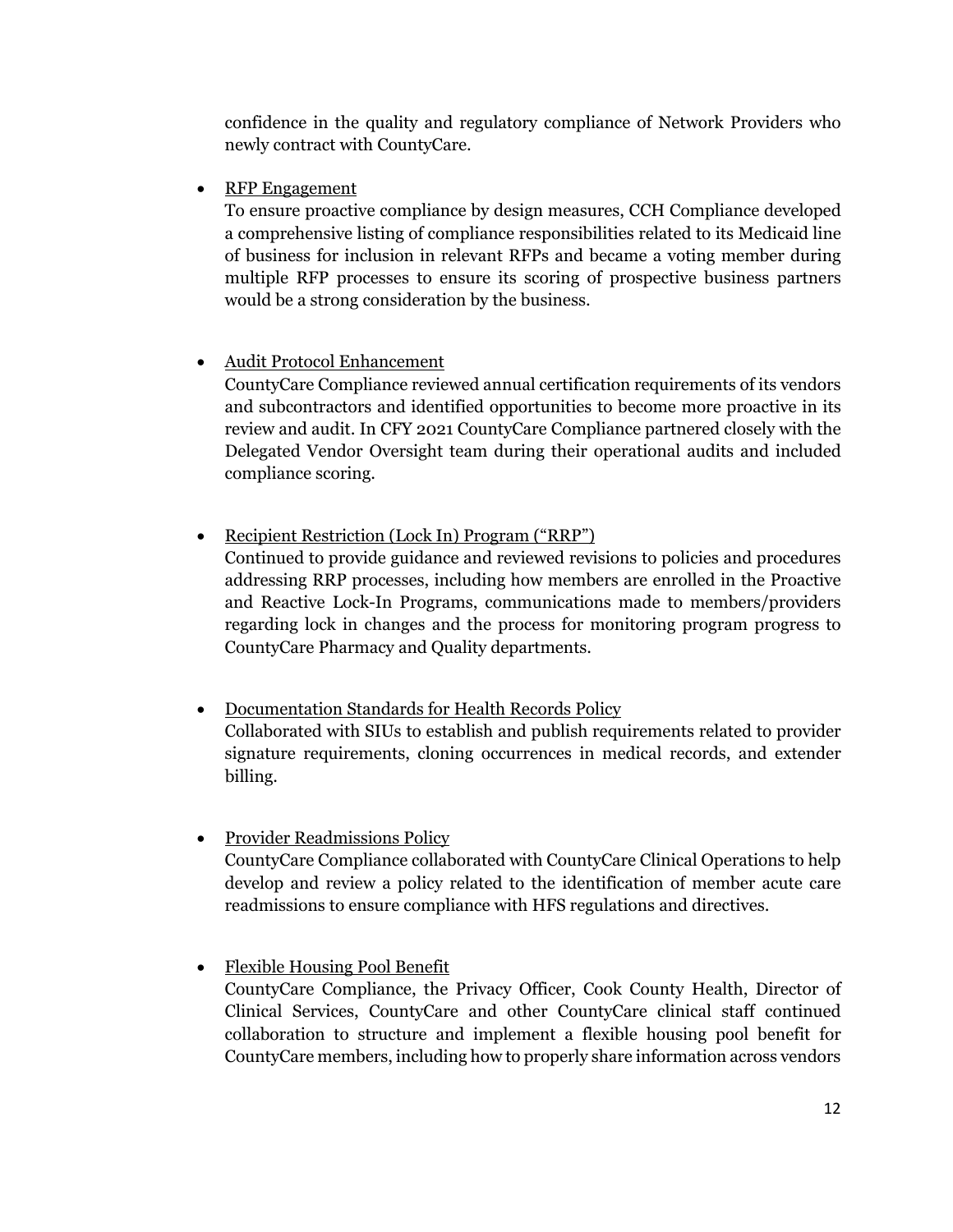and partners taking consideration current privacy related contract constraints and minimum necessary requirements.

• MoreCare Medicare Guidance

CCH, through its Health Plan Services department, continues to partner with MoreCare to operate a Medicare product. CCH and CountyCare Compliance continues to collaborate with MoreCare Compliance to provide guidance to staff working on both the Medicaid and Medicare businesses regarding the differences in Medicare and Medicaid program requirements and the continued need to segregate CountyCare data from MoreCare data and utilize access controls to maintain appropriate protection of data.

- Introduction of a Medicare-Medicaid Alignment Initiative ("MMAI") Health Plan Closely partnered with Health Plan Services department, specifically the Project Management Office, to identify and address compliance related responsibilities for the application to launch an MMAI plan offering in CFY 2023.
- System Access Tracker

Continued process for biannual monitoring of system access separate and distinct from CCH systems access as the CountyCare workforce accesses multiple external resources that contains sensitive information including member protected health information, by example through Third Party Administrators ("TPAs").

# **Element 2**

*An effective compliance program is led by a Chief Compliance Officer, who reports directly to the organization's Chief Executive Officer and the Board of Directors, responsible for developing and implementing policies and procedures designed to ensure compliance with program integrity requirements. Oversight for the compliance program should be performed by Board and executive-level committees, consisting of members of the Board of Directors and senior management charged with the responsibility of operating and monitoring the compliance program.*

# **Compliance Office and Oversight Committees**

Nicole Almiro, the new Chief Compliance & Privacy Officer, onboarded at the end of September 2021, reports to both the CCH Audit & Compliance Committee of the Board and the CCH Chief Executive Officer. In turn, the CCH Audit & Compliance Committee of the Board and the CCH Chief Executive Officer each report to the CCH Board of Directors. The graphic below illustrates the communication and reporting structure for the CountyCare Compliance program, which is embedded within CCH Compliance.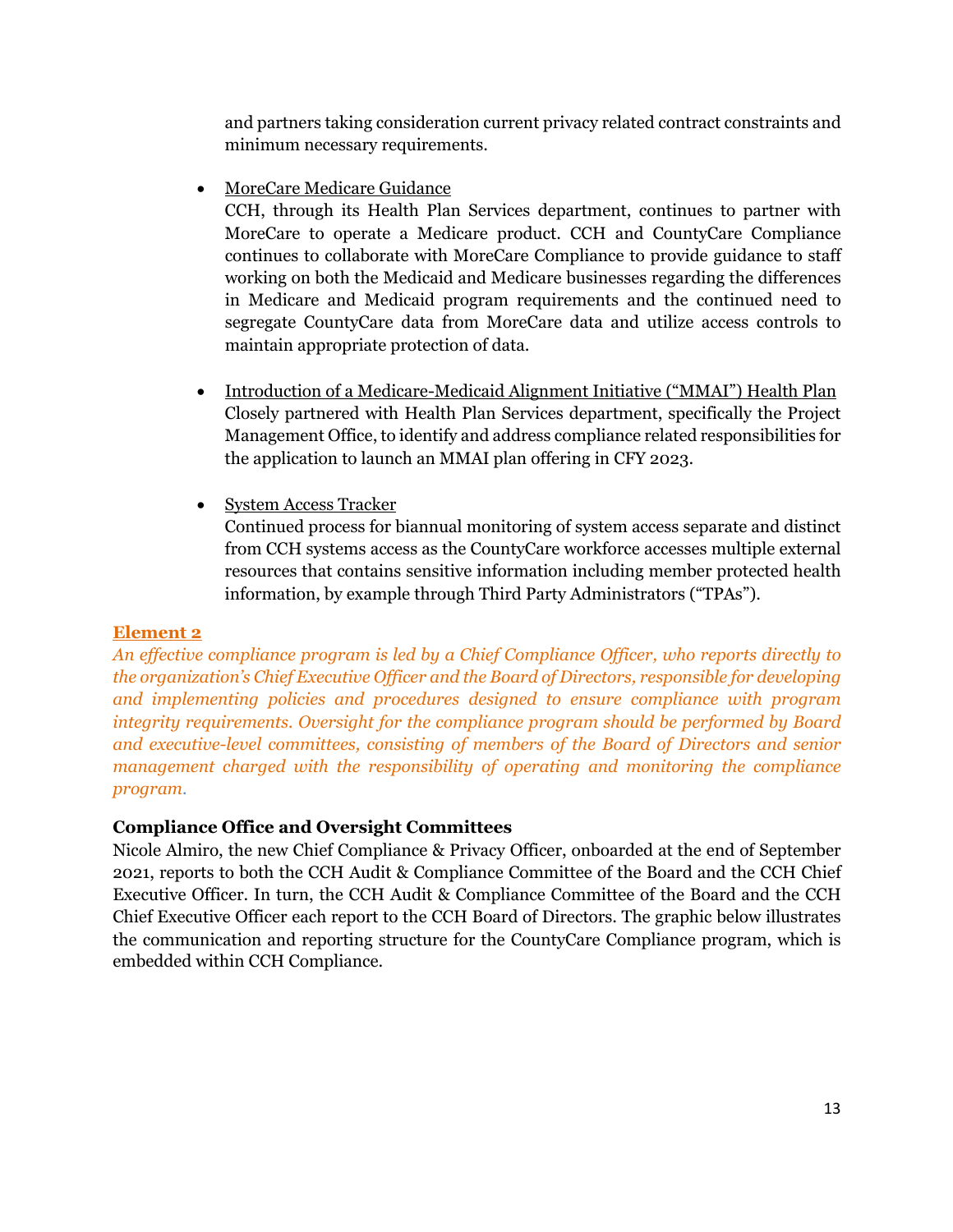

In CFY2021 the Compliance Officer, CountyCare position remained largely open until the end of September 2021 when John Tao joined as Compliance Officer, CountyCare. The past recent Chief Compliance & Privacy Officer, Cathy Bodnar, assumed the primary operational responsibility for CountyCare Compliance in the capacity of interim Compliance Officer, CountyCare until the new Compliance Officer, CountyCare was hired.

For CFY 2021, the primary duties of the Compliance Officer, CountyCare continued to include the following:

- Governance of the Health Plan's Fraud, Waste, Abuse, Mismanagement and Misconduct Program (collectively, "FWA") and Special Investigations Units ("SIUs") to ensure Program Integrity efforts are actively administered.
- High level oversight ofthe Health Plan's complaint, grievance, appeals and the fair hearing processes for program compliance, including review of trends and patterns through reports and data analysis.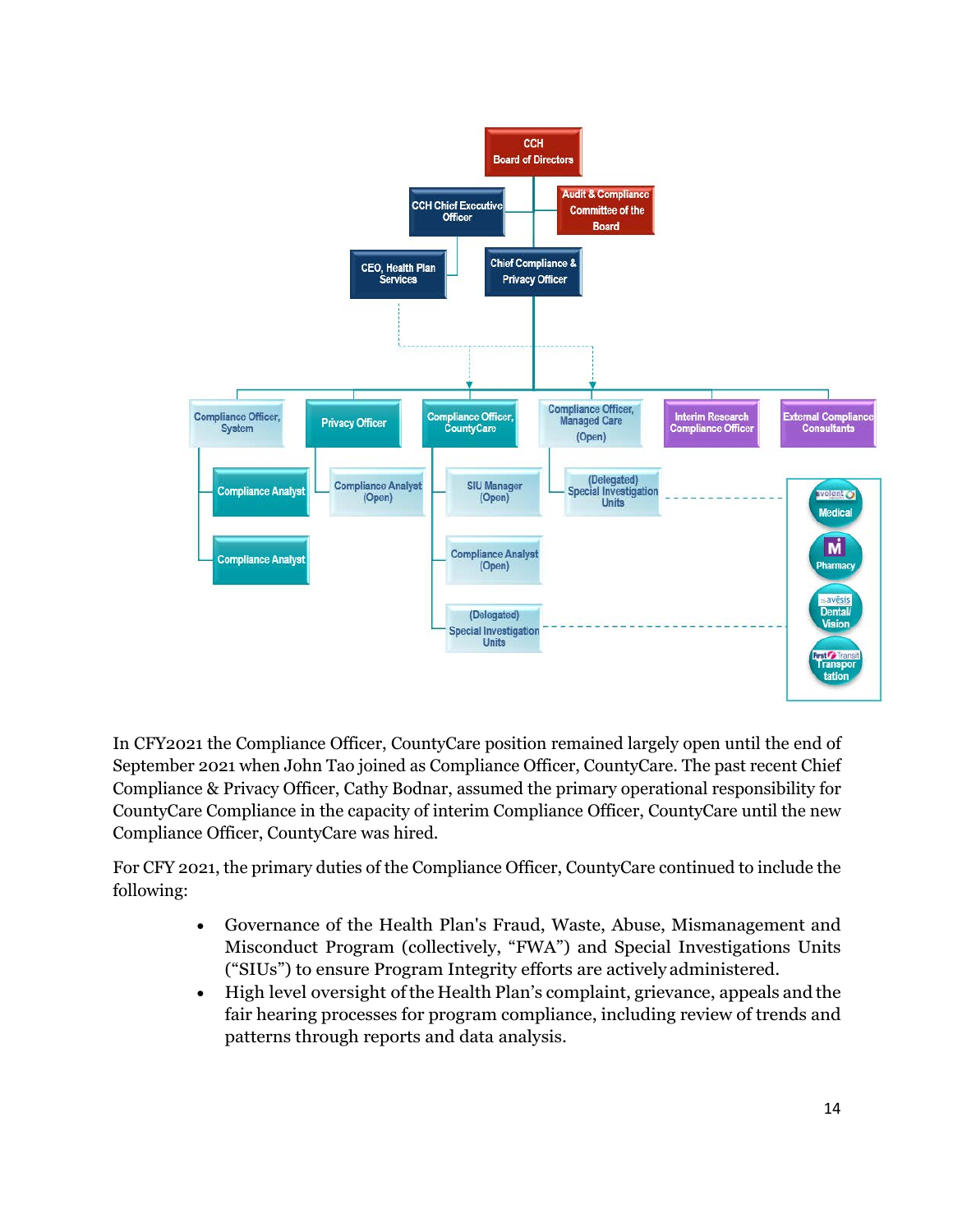- Ensures Program Integrity issues are reported in accordance with federal, state andlocal requirements, as well as the guidelines in the Medicaid Managed Care regulations at 42 CFR §438.608 and the CCH MCCN Agreement with HFS.
- Implements and coordinates communication channels to encourage workforce, employees and independent contractors to report issues related to non-compliance and potential Program Integrity issues without fear of retaliation.
- Reviews CountyCare agreements, contracts, addenda, and other relevant documents, as needed.
- Aligns with operational management of CountyCare's sanction/exclusion check to ensure that providers, management, workforce and independent contractors are screened against applicable Federal and state sanction and exclusion lists, where and when necessary.
- Coordinates potential Program Integrity investigations/referrals with the SIU, where applicable.
- Partners with other health plans, HFS, HFS OIG, Medicaid Fraud Control Units ("MCFU"), commercial payers, and other organizations, where appropriate, when a potential FWA issue is discovered involving multiple parties.
- Collaborates with leadership to facilitate operational ownership of compliance.
- Synchronizes system-wide compliance program materials and messaging to present a uniform approach consistent with CCH Compliance.
- Oversees, directs, delivers, tracks, or ensures delivery of compliance training, both global and specialty, for employees, Network Providers, vendors, and consultants.
- Develops, assesses, evaluates, implements, maintains, and updates compliance policies and procedures to ensure adherence with relevant requirements.
- Establishes a structured process for regulatory review, monitoring, and dissemination of information.
- Modifies policies, procedures, and projects to reflect changes in laws and regulations.
- Develops and coordinates compliance projects with CCH system entities and performs prospective reviews in conjunction other personnel as deemed necessary.
- Ensures Compliance Program reports are produced for the Chief Compliance and Privacy Officer, Chief Executive Officer, Board of Directors, and Audit and Compliance Committee of the Board of Directors.
- Ensures regular reports are produced for the State of Illinois, and all other applicable state and federal governmental entities, as required and requested.

The following committees are tasked with oversight over the CountyCare Compliance Program, as outlined below:

> • **Audit & Compliance Committee of the Board** meets quarterly and advises the CCH Board of Directors regarding the implementation of standards and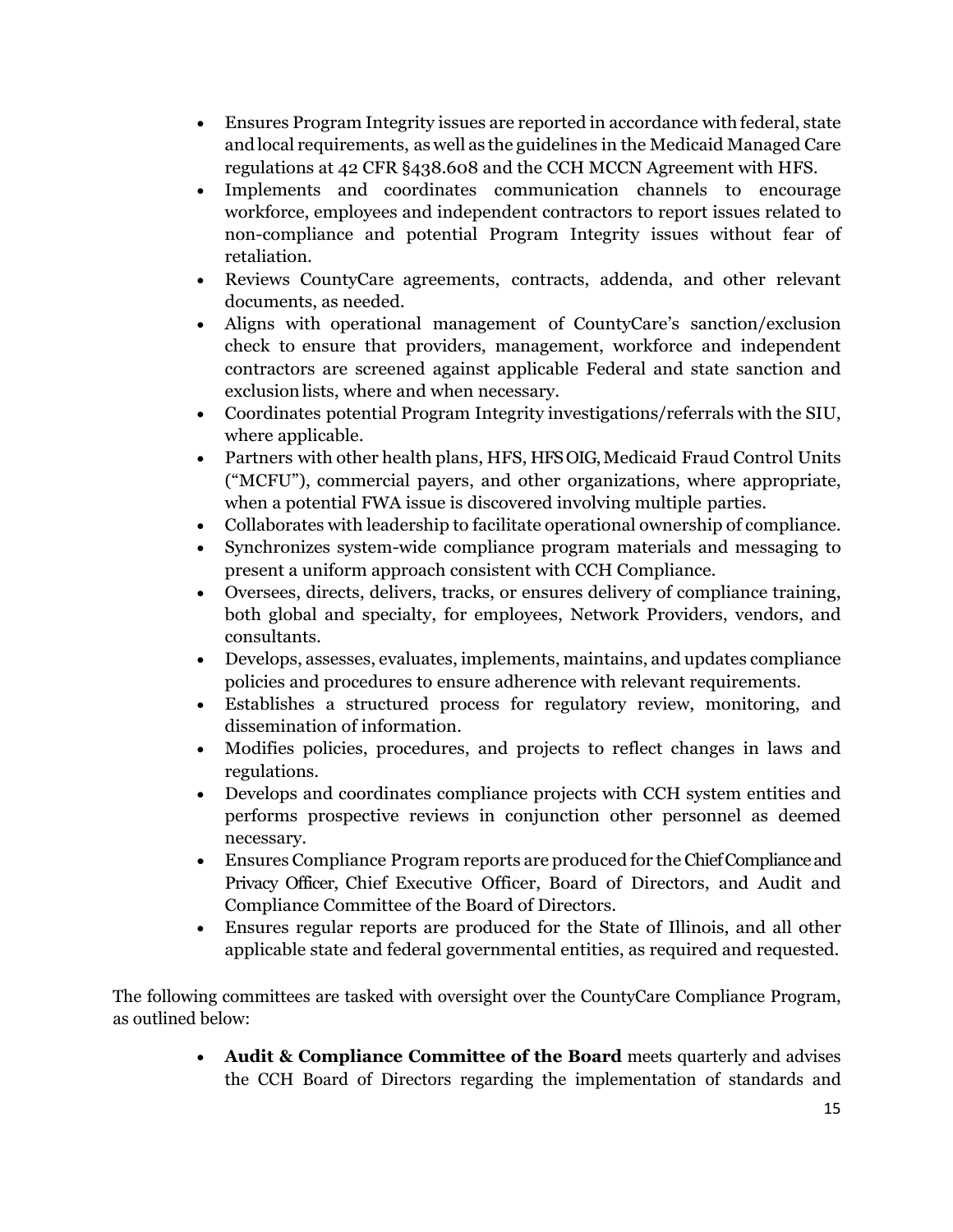processes to assure professional responsibility and honest behavior, compliance with regulatory requirements, and risk management. The Audit & Compliance Committee of the Board receives periodic updates regarding the CountyCare Compliance program, including FWA metrics and assessments of risk areas.

• **Regulatory Compliance Committee**, chaired by the Compliance Officer, CountyCare, meets quarterly and provides oversight of and guidance to CountyCare operations to ensure regulatory compliance and fulfill Compliance Program requirements, which include the implementation and operation of the Compliance Program. The Regulatory Compliance Committee also reviews CountyCare activity pursuant to Compliance Program requirements and contractual requirements, including, but not limited to audits, monitoring activity, and corrective action plans. The Regulatory Compliance Committee reports through the Chief Compliance and Privacy Officer to the Audit & Compliance Committee of the Board.

Additionally, the Compliance Officer, CountyCare participates in the following regular meetings, committees and/or Program Integrity related meetings to fulfill their responsibilities as a senior executive within Health Plan operations:

- **CountyCare Senior Leadership,** a weekly meeting with CountyCare Senior Leadership which rotates topics on a weekly basis focusing on areas such as: Plan Metrics, Project Management Office initiatives and status, Finance Roadmap/MCAP, Strategic Domains such as Staff & Membership Experience/Quality/Health Equity. This weekly meeting is comprised only of CountyCare senior leadership and reviews the health of the Health Plan across all metrics.
- **HFS OIG MCO Subcommittee,** comprised of HFS OIG and Managed Care Organization's ("MCO") compliance members involved in the program integrity functions of their respective MCOs. This subcommittee meets monthly to review and share information regarding FWA activity as it relates to specific providers and trends.
- **Program Integrity Meetings,** comprised of delegated vendors occurring on a bi-weekly or monthly cadence, depending on the vendor and amount of activity. Led by the Compliance Officer, CountyCare, and attended by other members of CCH Compliance, as needed, the meetings provide an overview of the vendors' activities and serve as a forum to review, approve, modify, or reject the direction of audits, investigations, data mining efforts and recoupment activity.
- **Grievance and Appeals Committee,** a subcommittee of the CountyCare Quality Improvement Committee ("QIC") responsible for maintaining compliance with contractual, federal, and accrediting body requirements, including NCQA standards, related to the processing of grievance and appeals. The scope of the committee includes tracking and analysis of member grievances and appeals from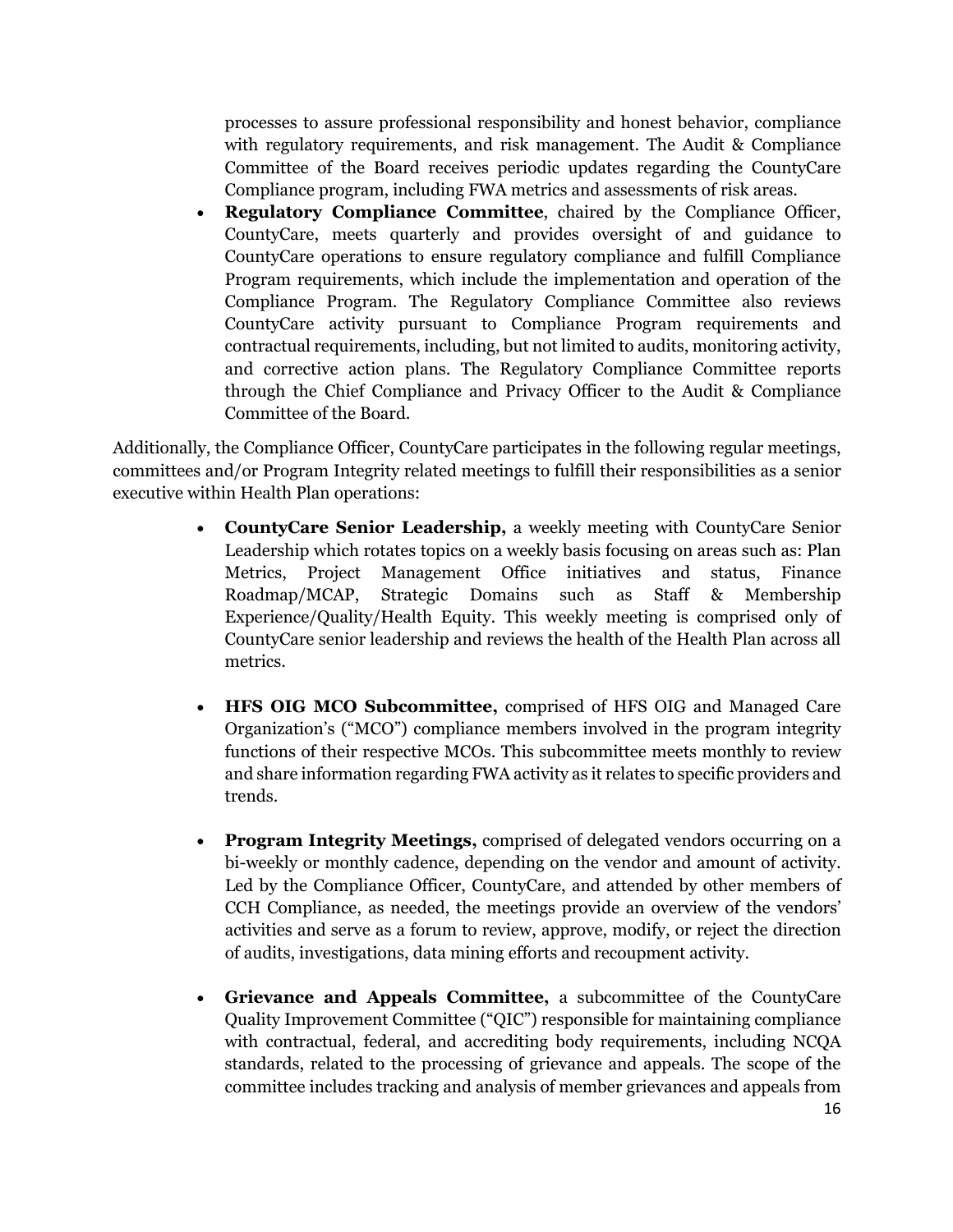all delegated vendors including type and timeliness of resolution, performing barrier and root cause analysis, and making recommendations regarding corrective actions as indicated.

- **Delegated Vendor Oversight Committee** meets quarterly to provide oversight of the operations affecting the scope of functions of delegated vendors and subcontractors to ensure compliance with statutory and contractual requirements. The committee provides oversight of quarterly delegation audits, monthly joint operations meetings and regular monitoring of member and provider complaints. Identified areas of compliance risk are referred to CCH Compliance and/or CountyCare Compliance for assessment, when appropriate.
- **Pharmacy and Therapeutics Committee** meets quarterly to provide oversight of the pharmacuetical and therapeutic operations to ensure compliance with statutory, contractual, and regulatory requirements such as the member Recipient Restriction Program. The committee also provides oversight of pharmaceutical and therapeutic policies, procedures, and operational procfesses.

# **Element 3**

*An effective compliance program should institute and maintain regular, effective education and training programs for all affected employees, including the Compliance Officer, Board of Directors, senior managers, and health plan employees, regarding the importance of complying with federal and state compliance related requirements.*

# **Education and Training**

Traditional CountyCare Compliance related training opportunities were limited in CFY 2021 due to staff constraints and the lingering impacts of COVID-19. However, CountyCare Compliance was able to participate in the following opportunities to present training related to compliance, FWA and HIPAA.

- 1. CountyCare Provider FWA training and New Employee/Contractor Orientation
	- Reviewed and updated provider Fraud, Waste and Abuse training to provide new content related to Program Integrity contract changes.
	- Participated in New Employee training, providing new hires (both permanent and contractual) an introduction to all aspects of CountyCare, with dedicated time for compliance program introduction and privacy guidance.
- 2. CountyCare HIPAA Training and Guidance for Care Management Staff CountyCare Compliance, in conjunction with the CCH Privacy Officer, created an extensive Privacy training for CountyCare Care Coordinators at the request of CountyCare leadership. Training materials were developed over several months and included regular check-in calls with care coordinators to ensure key areas of concern were addressed. The final training deck was delivered to CountyCare Care Coordination in late CFY21. In early CFY22, Privacy will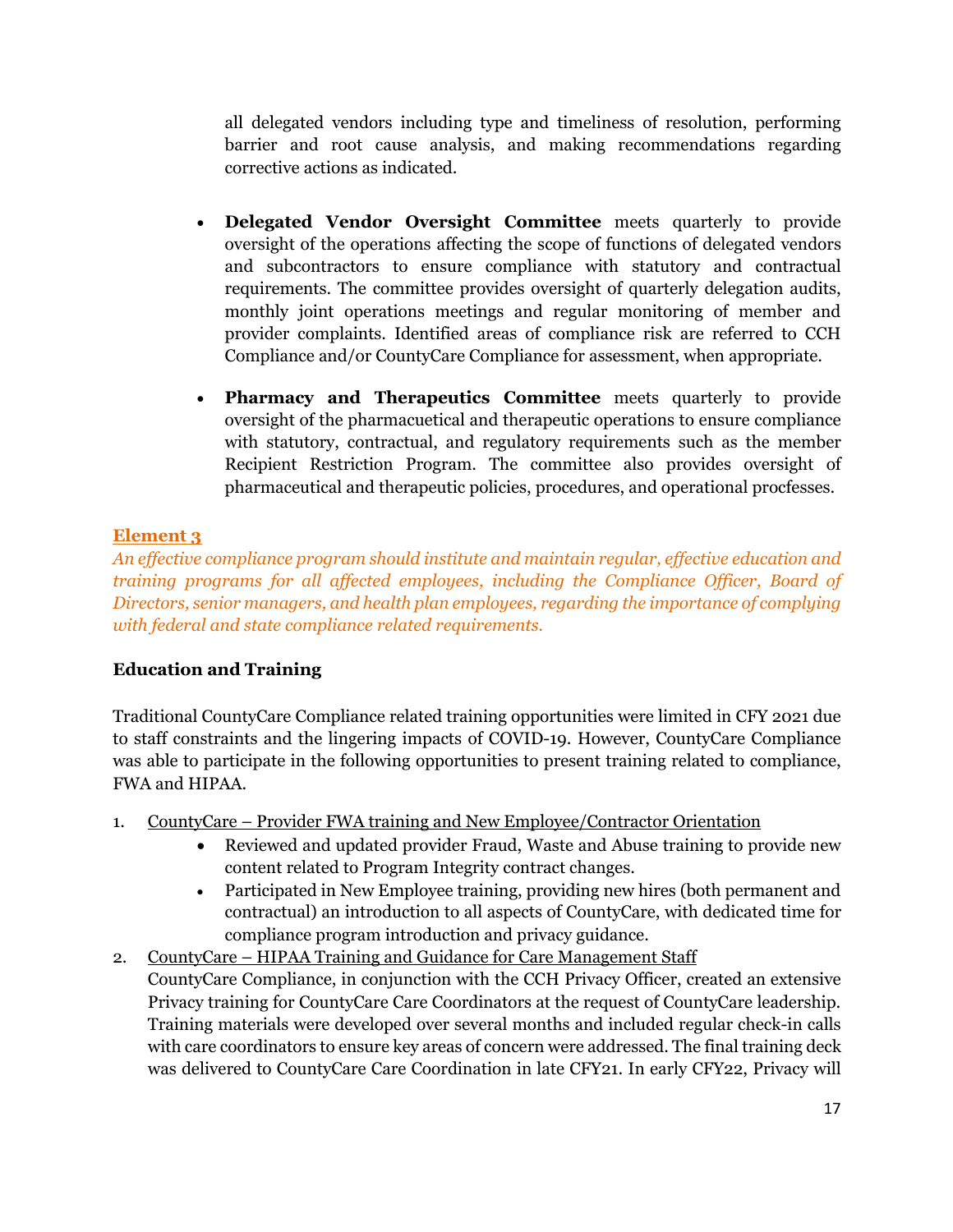work with the Care Coordinators on a "train the trainer" arrangement to deliver this training to new Care Coordinators.

3. Targeted Education

Continued to provide guidance and commentary regarding updates to 42 CFR Part 2 related to the disclosure of substance/alcohol abuse records.

# **Element 4**

*An effective compliance program should maintain several lines of communication to receive complaints from employees, subcontractors, network providers, members and the HFS OIG, including the adoption of procedures to protect the anonymity of complainants (such as the use of a hotline) and to protect whistleblowers from retaliation. Issues reported via communication channels should be tracked, investigated, and reported (as needed).*

# **Receiving and Responding to CountyCare Related Complaints**

- 1. Several lines of communication are available for reporting issues and complaints related to CountyCare. Specifically, CountyCare Compliance:
	- Maintained an e-mail address for CountyCare Compliance communications (countycarecompliance@cookcountyhhs.org)
	- Monitored Third Party Administrator's ("TPA") support and assistance to CountyCare members through the TPA's hotline service. Met bi-weekly with TPA's compliance staff to discuss issues received through the hot line and appropriate responses to those issues.
	- Shared the accessibility of reporting concerns to the CountyCare workforce through:
		- o A hotline service by a third party to preserve anonymity if desired;
		- o A separate toll-free number for privacy breaches; and
		- o Open door policies for CCH Compliance leadership and each team member.
	- Established relationships and engaged internal and external resources to assist with investigations.
	- Identified trends and patterns to mitigate organizational risks and facilitate operational improvement.
	- Presented trends and patterns to the Regulatory Compliance Committee, CountyCare Senior Leadership meetings, Audit & Compliance Committee of the Board, and the Managed Care Committee of the Board, as appropriate.
- 2. There are established CountyCare Compliance processes for responding to issues and complaints received. CountyCare Compliance maintains processes for issue, complaint management, and resolution as follows**:**
	- The workflow process for compliance contacts follows SBAR, an acronym for **S**ituation, **B**ackground, **A**ssessment, and **R**ecommendation.
	- Initially, CCH Compliance is made aware of a **S**ituation,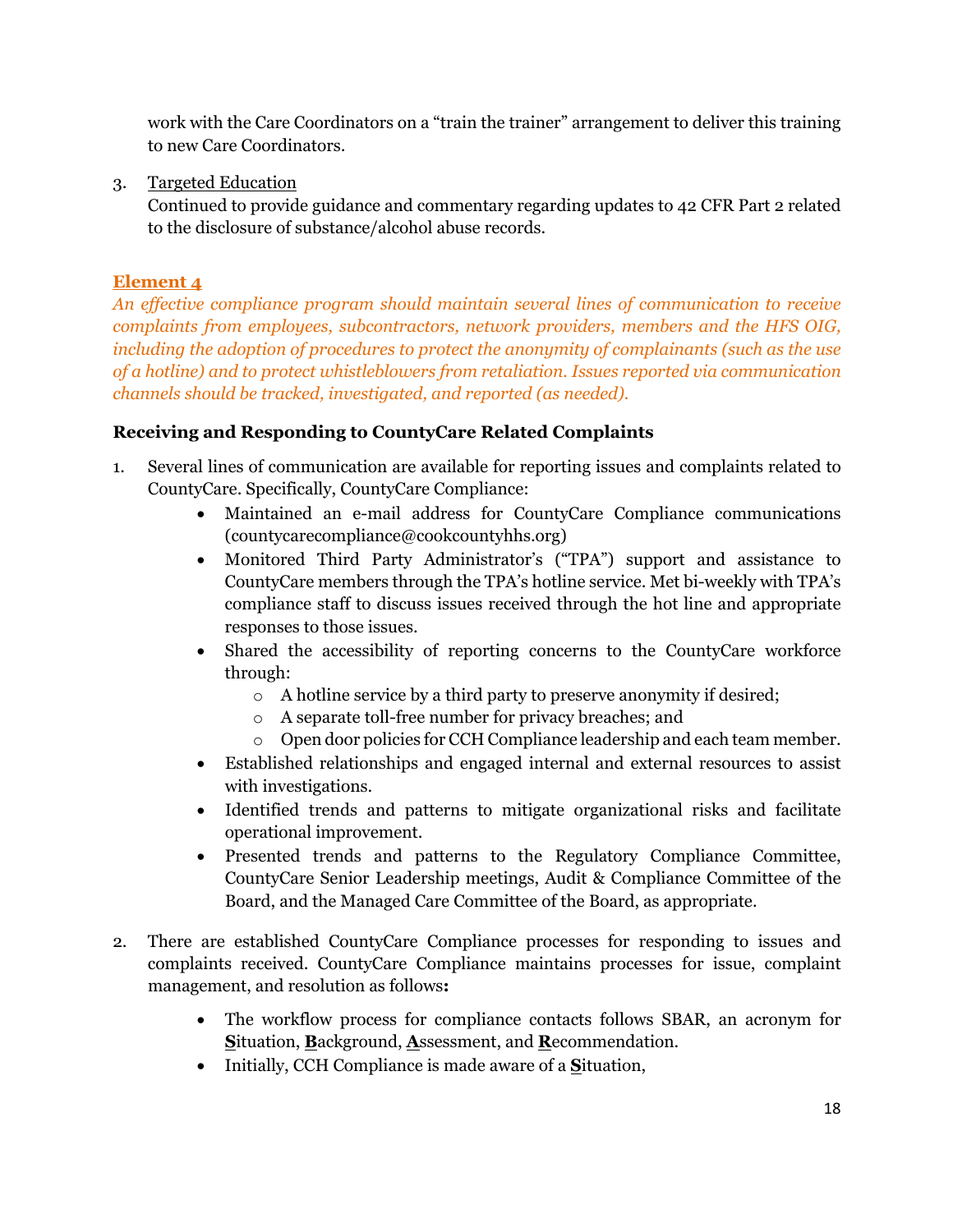- $\circ$  Contact is made through one or multiple methods e.g., via direct phone call or call through the compliance hotline, e-mail, and/or in-person contact;
- o An inquiry is made, or a concern is described;
- $\circ$  An individual(s), area(s) or situation is identified.
- This **B**ackground information is categorized, compiled, and logged in the CCH Compliance tracking tool.
- An **A**ssessment occurs,
	- o Reviewed and followed contractual obligations, organizational policy, federal, state, and county regulations related to the incident to evaluate the situation presented;
	- o Determine what the problem is and/or the severity.
- Lastly, the **R**ecommendation,
	- o Establish a pathway for mitigation and remediation. These may include further auditing of documentation, mitigating harm, and potentially informing the appropriate government entity.
	- o This always involves engaging and collaborating with leadership and appropriate entities.
	- o Share recommendations with the reporter, as appropriate.
- 3. Categories have been defined to allow CountyCare Compliance to accurately organize and report compliance inquiries/issues received. The inclusion of an item in a specific category does not substantiate the issue; rather it classifies the issue within a defined category. The CFY 2021 CountyCare Compliance issues addressed fall within the following categories:
	- Contractual Issues & Reviews;
	- Regulatory/Policy Matters;
	- HIPAA Privacy, Confidentiality and Security;
	- Accurate Books & Records;
	- Fraud, Waste and Abuse;
	- **Quality/Patient Safety**
	- Conflict of Interest; and
	- Other (e.g., subpoenas, unique grievance & appeals guidance, involuntary discharge of CountyCare member, etc.).

# **CFY 2021 CountyCare Compliance Contact Volume**

1. Total Volume of General Compliance Contacts

469 contacts were documented for the CountyCare Compliance Program. The chart that follows illustrates the year-over-year activity, which shows a significant increase of nearly 33% compared to the previous fiscal year. There are several factors which may be attributed to this increase. First, this increase is a result of the continued success of CountyCare, the increasing membership, and variety of new initiatives, including the potential introduction of an MMAI line of business to the Health Plan Services business. Secondly, as CountyCare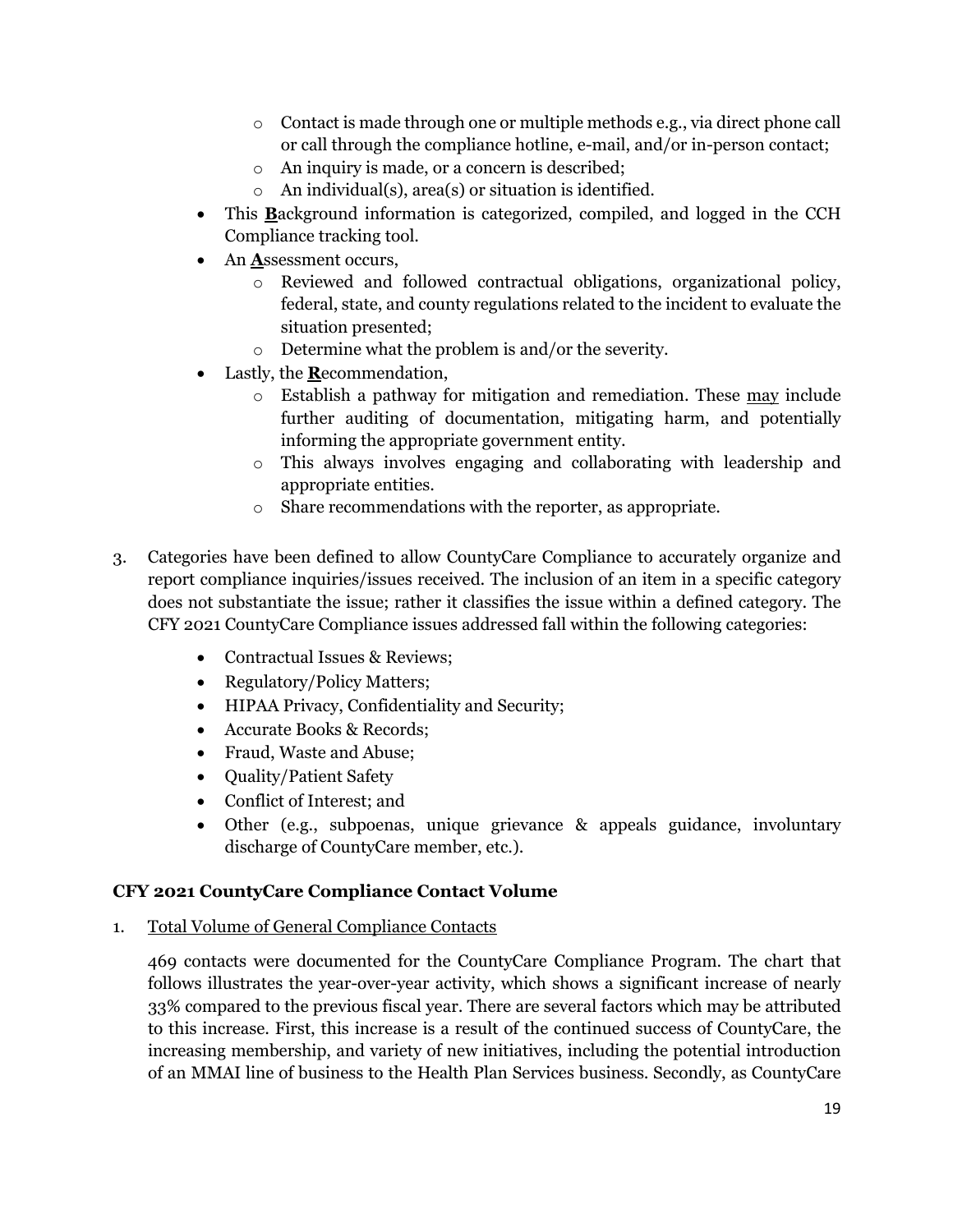becomes a more recognized brand, malfeasance, bad actors, and actions are expected to increase requiring compliance to be more involved in proactively monitoring FWA trends and patterns. Finally, CountyCare Compliance and CCH Compliance currently support subpoena and subrogation requests. Such requests are not a standard compliance function but have seen increasing demand year over year. This year there was a 38% increase in the total number of subpoena and subrogation requests (from 66 to 97). In 2022 compliance will be transitioning these requests to the CountyCare operational team.



2. Inquiry/Issue Breakdown by Category CFY 2021 (December 1, 2020-November 30, 2021)



The chart above illustrates the volume of CFY 2021 contacts received by CountyCare Compliance, separated out by issue category. The associated category count follows,

| <b>Categories</b>                                | <b>Count</b> | <b>Categories</b>               | <b>Count</b> |
|--------------------------------------------------|--------------|---------------------------------|--------------|
| HIPAA - Privacy,<br>Confidentiality and Security | 159          | Contracts/<br><b>Agreements</b> | 77           |
| Fraud, Waste, Abuse                              | 176          | Other                           | 20           |
| Regulatory/Policy                                | 37           |                                 |              |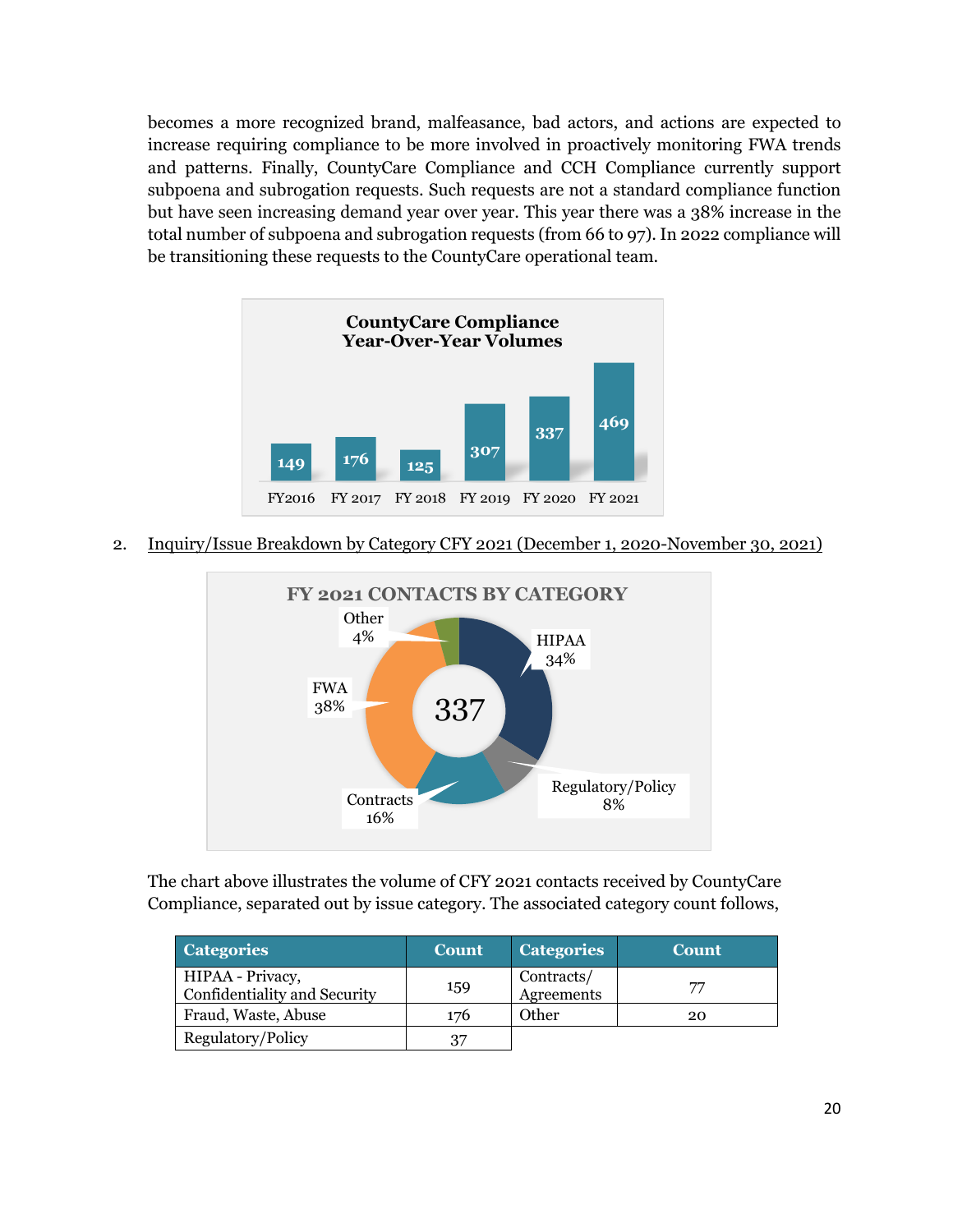Issue types included in the "Other" category include queries regarding: documentation, conflict of interest, quality/member safety, human resources, and others, as applicable.

#### 3. CFY 2021 Proactive vs. Reactive

Of the 469 CountyCare contacts in CFY 2021, 23% or 109 contacts, were proactive while 77% or 360 contacts were reactive.

Proactive contact is optimal because individuals seek guidance prior to the occurrence of an event or activity rather than retrospectively.



CountyCare Compliance continues to look forward to increasing awareness of CountyCare Compliance so issues may be addressed more proactively in the coming year, where appropriate resources are available.

#### 4. Privacy, Confidentiality and Security ("HIPAA")

As a covered entity and business associate of HFS, CountyCare is required to safeguard privacy for plan members. Privacy and security of member information is highly regulated, and this category accounted for 159, or 34% of all CountyCare issues in CFY 2021. As noted in the CCH Compliance Annual Report, CountyCare Privacy is exclusively managed by the Privacy Officer with support provided by CCH Compliance Analysts and external compliance consultants from Strategic Management, LLC.

During CFY 2021, 24 privacy related incidents and breaches were reported to CountyCare Compliance. Incidents occur when, after a risk assessment, it is determined that the event does not rise to the level of a HIPAA breach. A total of seven privacy related contacts rose to the level of a reportable HIPAA breach, which required notification to members. Of the seven breaches, five occurred in relation to activities performed by CountyCare business associates while the remaining two involved CountyCare employees. All employees involved in these breaches, both CountyCare and business associates, were provided additional training as part of mitigation efforts.

The two CountyCare reported breaches involved misdirected communications sent to the wrong individual (for example, mailing a prior authorization letter to an incorrect member or leaving a telephone message for an individual who was not the intended recipient). In both cases, the Privacy Officer notified the affected member and ensured compliance with all regulatory requirements.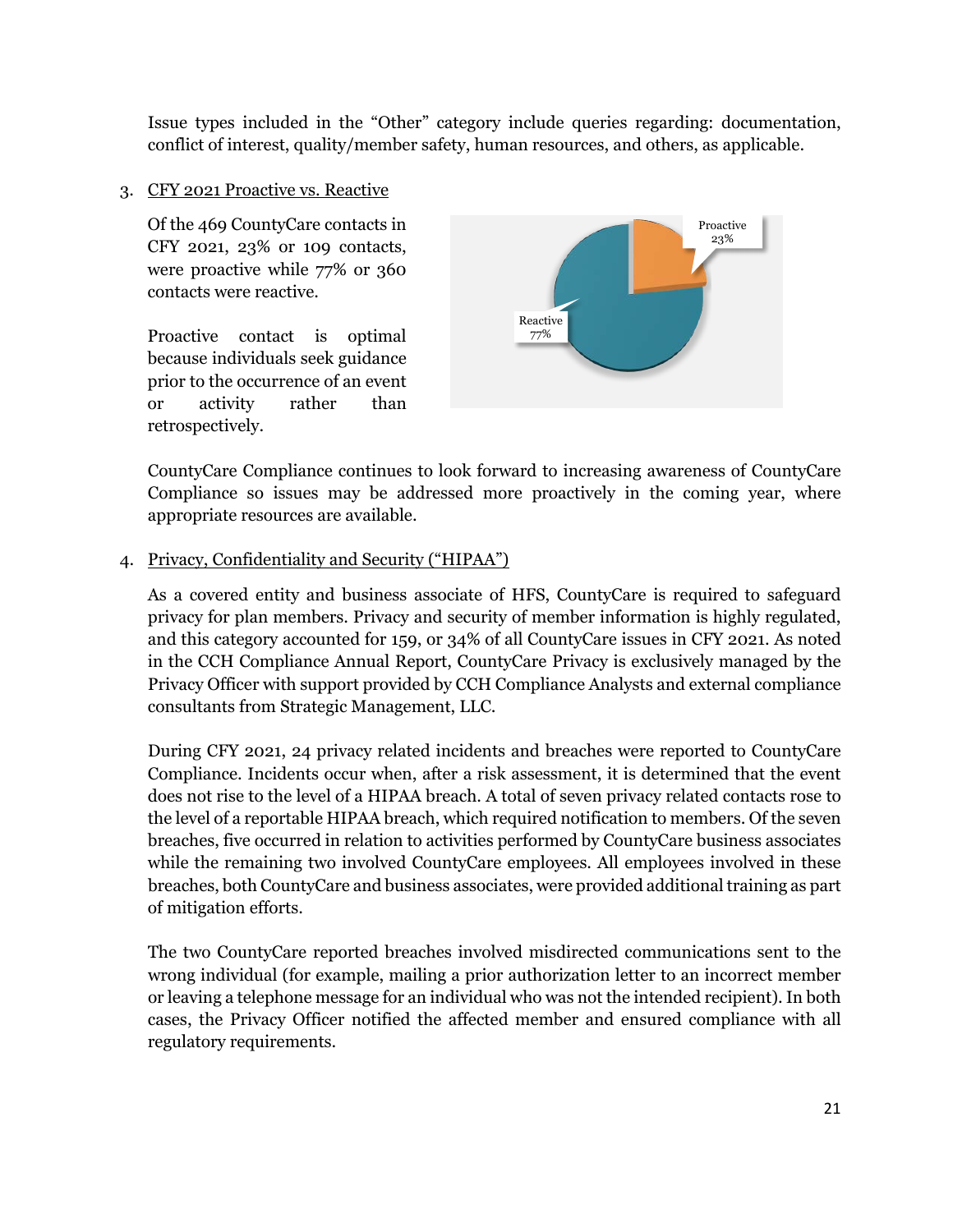Of the breaches caused by CountyCare business associates, two were caused by Evolent due to "bugs" found during system upgrades. One involved an impermissible disclosure of 43 CountyCare members' Protected Health Information ("PHI") to other members through Evolent's Member Portal. The Privacy Officer notified the 43 affected members, along with HFS.

The second instance of an Evolent Member Portal breach was reported to CountyCare by a member. Compliance investigated and collaborated with Evolent to resolve the issue and provide regulatorily required notifications. This breach affected sixty members.

The most significant breach in CFY 2021 involved an impermissible disclosure of 898 CountyCare members' PHI when First Transit, a CountyCare benefit administrator providing non-emergency medical transportation, subcontracted transportation providers not registered with First Transit prior to providing CountyCare members service. As unregistered providers the CountyCare member PHI access these drivers had was impermissible. The Chief Compliance & Privacy Officer and Privacy Officer enforced the contract between Cook County Health and First Transit, requiring First Transit take corrective actions including: terminating their subcontract, notifying affected members, notifying the media, and posting necessary substitute notices.

Additionally, 97 of the contacts included within the HIPAA category reflect activities related to reviewing and processing record requests for CountyCare member records as related to subpoenas and subrogation. These contracts were exclusively managed by CCH Compliance due to CountyCare Compliance staffing shortages through CFY 2020 and a majority of CFY 2021.

Finally, 31 contacts within the HIPAA category reflected guidance or review activities provided by the Privacy Officer and external compliance consultants from Strategic Management, LLC to confirm permissible instances of access, use or disclosure of member protected health information by organizational staff and benefit administrator/vendor partners.

# 5. Fraud, Waste, and Abuse, Mismanagement and Misconduct (collectively, "FWA")

A significant amount of time and effort are assigned to the prevention, detection and elimination of FWA by CountyCare Compliance. Of the 469 CountyCare contacts in CFY 2021, 38% or 176 contacts, were related to FWA. More information regarding CountyCare's efforts related to these contacts can be found under Element 6 below, as the majority of these contacts were identified during or resulted in auditing, monitoring or investigation related activities.

#### **Receiving and Responding to Communications from HFS OIG**

CountyCare Compliance is contractually obligated to receive and respond to communications received from HFS OIG, both on a regular basis (e.g., monthly), as well as an ad hoc basis.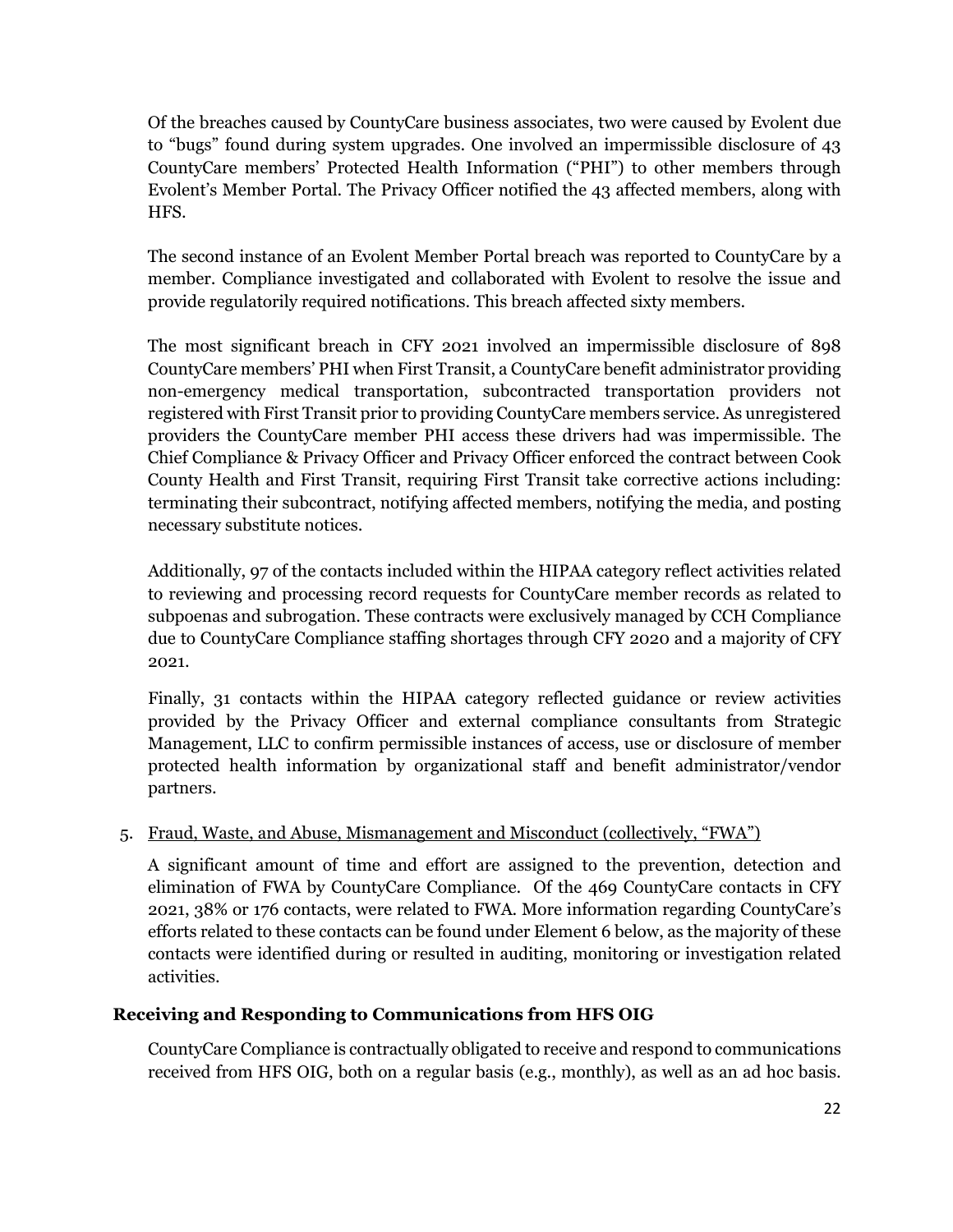Types of communications received from HFS OIG include several types of Provider Alerts, which impact the various types of providers used to provide benefits and services to CountyCare members, including Providers, (Medical, Dental and Vision), Pharmacies, Durable Medical Equipment ("DME"), Skilled Nursing Facilities ("SNFs"), Homemakers and Transportation providers.

Below is a summary of the volume of Provider Alerts, separated by notice type, received in CFY 2021 from HFS OIG, which CountyCare Compliance then communicated to its relevant SIUs and benefit administrators, as appropriate:

| <b>CFY 2021 Provider Alerts</b>                      |    |
|------------------------------------------------------|----|
| Active Investigation (also known as "Deconfliction") | 12 |
| <b>Payment Withhold</b>                              | 10 |
| <b>Payment Suspension Release</b>                    | 5  |
| Disenrollment, Termination and Voluntary Withdrawal  | 65 |
| Reinstatement                                        |    |
| <b>TOTAL</b>                                         |    |

Additionally, HFS OIG communicates official data requests for information on an ad hoc basis, requiring CountyCare Compliance to collaborate with its SIUs, depending on the type of provider that is the focus of the request, to obtain and submit claims data, provider contracts, provider investigation or audit information, or communications made to a specific provider. During CFY 2021, CountyCare received and responded to **46** requests for information submitted by HFS OIG.

# **Element 5**

*An effective compliance program maintains a system to respond to allegations of improper/illegal activities and coordinates with relevant departments to ensure enforcement of appropriate disciplinary action, using well-publicized disciplinary guidelines, against workforce members who have violated internal compliance policies, program integrity related requirements, applicable statutes, regulations or Federal health care program requirements.*

# **Enforcing Standards**

During CFY 2021, CountyCare Compliance exercised and broadened the scope of its enforcement standards through:

• **Investigations and Guidance for Employee Related Corrective Actions.** CountyCare Compliance, via CCH Compliance, investigated employee related complaints (for example, those related to confidentiality complaints or conflict of interest) and provided guidance to involved employees and leadership to remediate the situations and avoid repetition of the incident.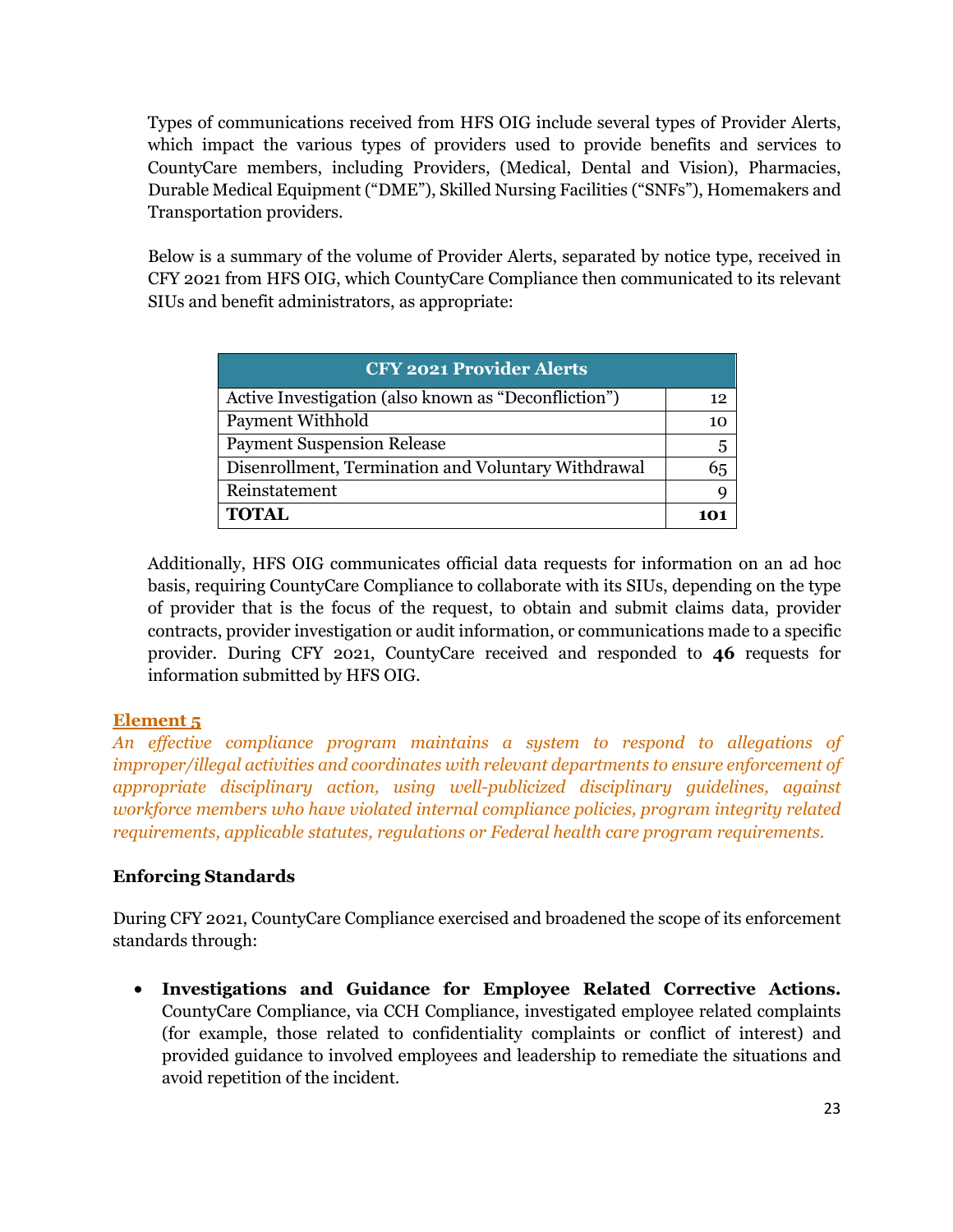- **Monitoring Corrective Action Plans ("CAPs"), Deficiency Action Plan ("DAPs"), and Performance Improvement Plans ("PIPs").** CountyCare Compliance, in collaboration with the CountyCare Delegated Vendor Oversight program, monitors any CountyCare vendor placed on a CAP, DAP or PIP for issues related to program integrity or compliance. During CFY 2021, CCH Compliance monitored one (1) vendor for improvement based on two (2) compliance related CAPs, DAPs or PIPs.
- **Privacy and Security ("HIPAA") Breach Assessments.** The Privacy Officer maintains consistency in approach for breach assessments and to provide guidance to

CountyCare workforce members and business associates.

• **Fraud, Waste, Abuse, Mismanagement and Misconduct (collectively, "FWA") Monitoring.** CountyCare Compliance collaborated closely with the Special Investigation Units ("SIUs") of Delegated Vendors to identify potential FWA. CountyCare continues to work with its SIUs to perform data analytics, including DRG auditing and coding analysis, to identify, investigate and report unusual behaviors by providers, which includes processes for reaching out to providers to educate on issues identified as well as suggesting network termination for



non-compliance with network provider agreement provisions, where appropriate.

- **Partnerships with Governmental Agencies.** CountyCare Compliance partnered with the HFS, HFS OIG, and Illinois' Medicaid Fraud Control Unit ("MFCU").
- **Partnerships with non-Governmental Agencies**. CountyCare Compliance continues to collaborate with a number of organizations related to the detection of fraud and wrongdoing in the insurance industry. These non-governmental organizations include other managed care organizations and health plans, the HealthCare Fraud Prevention Partnership ("HFPP"), National Insurance Crime Bureau ("NICB"), Midwest Anti-Fraud Insurance Association ("MAIA"), and the professional organization of compliance professionals, Health Care Compliance Association ("HCCA").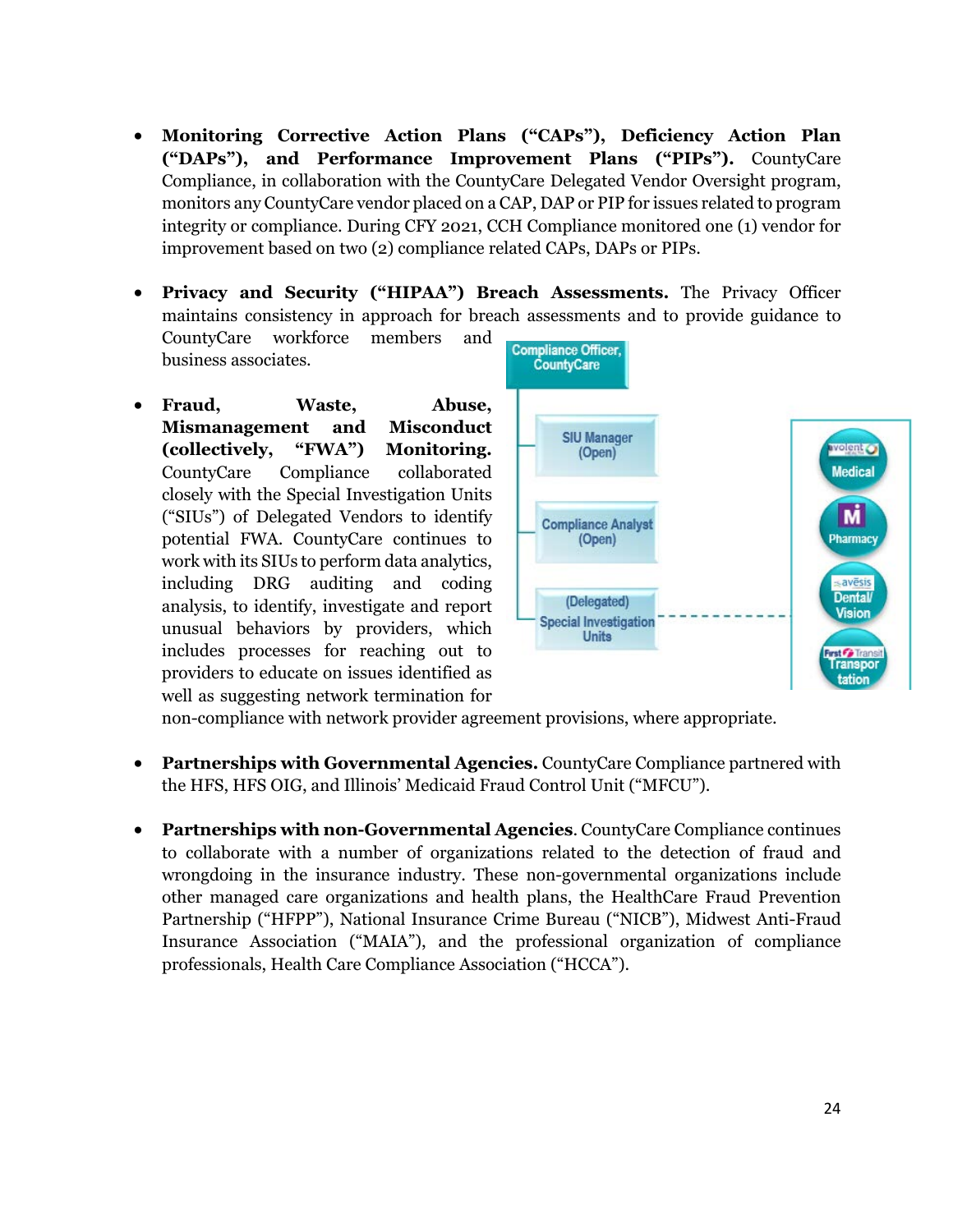# **Element 6**

*An effective compliance program utilizes risk assessments, audits and/or other evaluation techniques to monitor program integrity and assist in the prevention and/or reduction of identified problem areas related to fraud, waste, abuse, mismanagement and misconduct.* 

# **CountyCare Delegated Special Investigation Units**

Prevention, detection and elimination of fraud, waste, abuse, mismanagement and misconduct (collectively, "FWA") is a central responsibility for CountyCare Compliance. Benefit and Program Integrity is critical not only because it is a contractual requirement and a significant focus by the State and Federal government but because it is *the right thing to do*. The impetus of this key initiative is to ensure federal, state, and county taxpayer dollars are spent appropriately on delivering quality, medically necessary care and preventing FWA in addition to protecting CountyCare members and providers.

To identify potential FWA, CountyCare Compliance partners with each delegated vendor through their dedicated areas commonly known as Special Investigation Units ("SIU").

As reflected in the adjacent organization chart, the Compliance Officer, CountyCare provides direct oversight of program integrity activity. CountyCare Compliance is actively pursuing an "SIU Manager" role within the organization to provide additional support and alleviate spend on external consultant partners moving forward in CFY 2022.

# **Auditing and Monitoring Efforts for SFY 2021**

# Fraud, Waste, Abuse, Mismanagement and Misconduct (collectively, "FWA")

CountyCare Compliance relies upon the monitoring, auditing, investigation, and utilization controls performed by the designated SIUs carried out by its delegated vendors. FWA activity matters are raised through multiple lines of communication, either to each delegated vendor or directly to CCH Compliance. All allegations are tracked and monitored to resolution. In addition, other auditing and investigation measures are undertaken through the SIUs.

CountyCare continues to utilize data mining, a proprietary catalogue of concepts developed by its SIUs, to analyze CountyCare claims and identify providers with unusual billing patterns and reviews. CountyCare Compliance also investigates tips received from HFS, HFS OIG, other Managed Care Organizations ("MCOs"), healthcare fraud groups, CountyCare employees, the media, and other sources to identify FWA.

All Program Integrity activity is tracked by State Fiscal Year ("SFY") for state reporting purposes and not by County Fiscal Year ("CFY"). The SFY runs from July 1st through June 30<sup>th</sup> of each year.

Metrics for both SFY 2021 along with the first quarter of SFY 2022, as reported to HFS OIG on a quarterly basis, follow: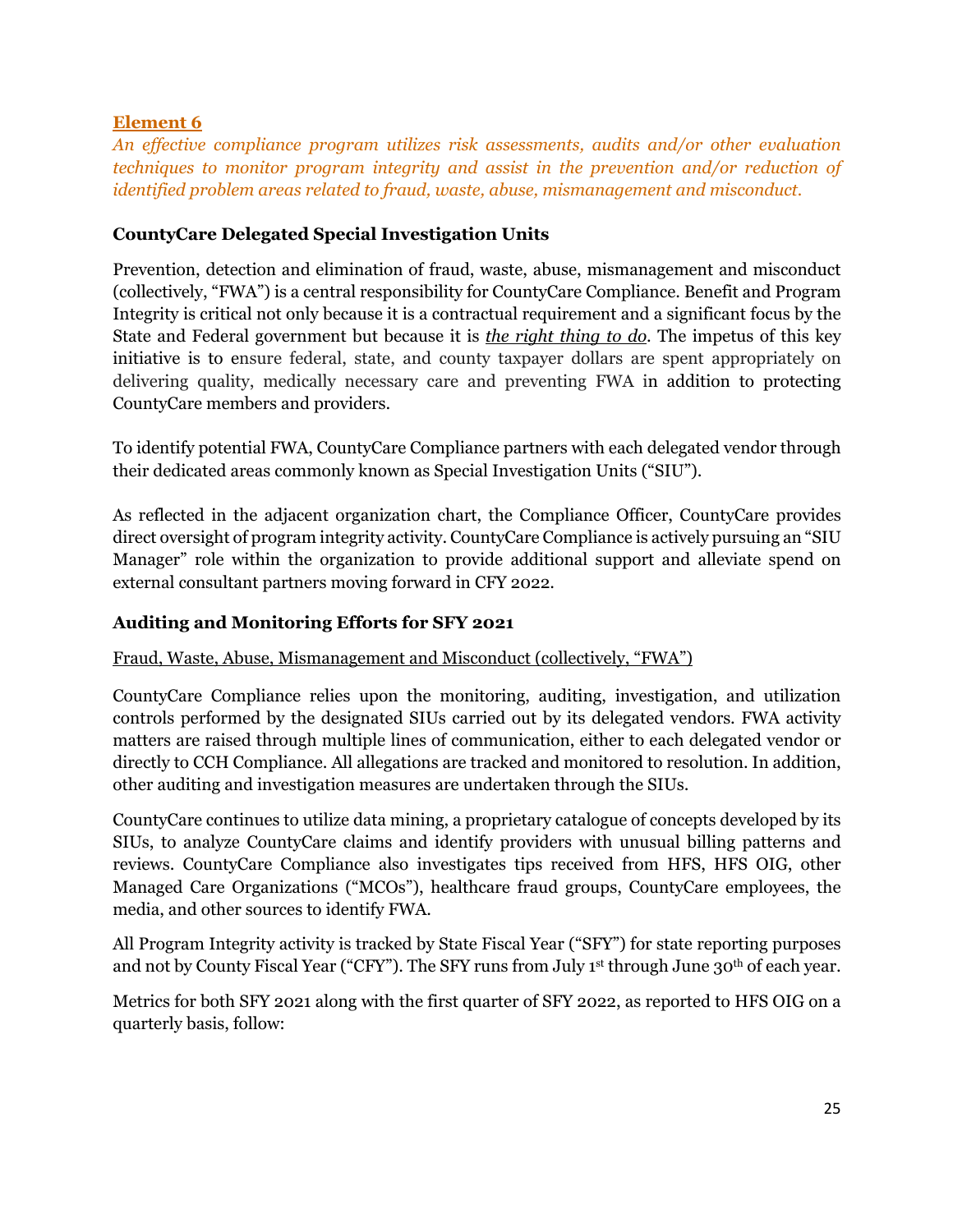| <b>S-FY</b> | <b>Reporting Period</b>          | Tips <sup>3</sup> | <b>Referrals</b><br>to HFS<br>OIG <sub>4</sub> | <b>Overpayments</b><br><b>Identified</b> <sup>5</sup> |           | <b>Overpayments</b><br><b>Collected</b> <sup>6</sup> |
|-------------|----------------------------------|-------------------|------------------------------------------------|-------------------------------------------------------|-----------|------------------------------------------------------|
| 2021        | $Q_1$ 07/01 -09/30/20            | 49                | $\bf{0}$                                       | \$                                                    | 1,277,500 | \$<br>196,600                                        |
| 2021        | $Q2 10/01 - 12/31/20$            | <b>106</b>        | 8                                              | \$                                                    | 1,697,500 | \$<br>304,000                                        |
| 2021        | $Q3.01/01 - 03/31/21$            | 49                | 20                                             | $\$\$                                                 | 1,970,360 | \$<br>713,020                                        |
| 2021        | $\frac{Q_4 Q_4}{Q_1 - 06/30/21}$ | 46                | 9                                              | \$                                                    | 1,378,755 | \$<br>485,839                                        |

| <b>S-FY</b> | <b>Reporting Period</b> | <b>Tips</b> | <b>Referrals</b><br>to HFS<br><b>OIG</b> | <b>Overpayments</b><br>Identified | <b>Overpayments</b><br><b>Collected</b> |
|-------------|-------------------------|-------------|------------------------------------------|-----------------------------------|-----------------------------------------|
| 2022        | $Q1 07/01 - 09/30/21$   | <b>100</b>  | 18                                       | 583,637<br>- 8                    | 66,066<br><b>S</b>                      |

The results of the annual Program Integrity activities are reflected in the metrics above with a total of \$1,699,412.03 collected in overpayments in SFY 2021. The amount recovered in SFY 2021 was a 104% decrease over the \$5,396,934.89 recovered in SFY 2020. There are several reasons for the decrease.

First, the SFY 2021 recovery amount exceeded normal recovery amounts by nearly 170% and should not set the standard for recoveries on a year over year basis. The unique increase in SFY 2021 was driven in part due to the initial approval from HFS OIG to begin recoupment of monies temporarily suspended during the PHE. As discussed previously in this Annual Report, the PHE resulted in a backlog of recoveries due to HFS OIG temporarily suspending recoveries. As the

<sup>3</sup> The term *tip*, as defined by HFS OIG, includes any allegations or incidents of suspected FWA opened on a CountyCare provider by the health plan. Often, tips reported to HFS OIG on a monthly basis are not fully vetted referrals, only preliminary information that SIUs are providing to HFS OIG in real time. Additionally, not all investigative activity is reported to HFS OIG via the Tips report (for example, data mining efforts or audits based on proprietary algorithms are not reported.)

<sup>4</sup> Where CountyCare Compliance identifies actual instances of FWA, mismanagement, or misconduct, information regarding the investigation is also *referred* to HFS OIG.

<sup>5</sup> *Overpayments Identified* indicates the dollar amount identified for possible overpayment (for example, the total amount paid to the provider for the identified inaccurate codes) during the quarter, based the investigation or audit conducted by the SIU. These amounts may be supported through additional review of documentation submitted by the provider or may be offset if a provider elects to bill a corrected claim.

<sup>6</sup> *Overpayments Collected* represents the dollar amount recovered from the provider/group, as allowable by the MCCN Agreement.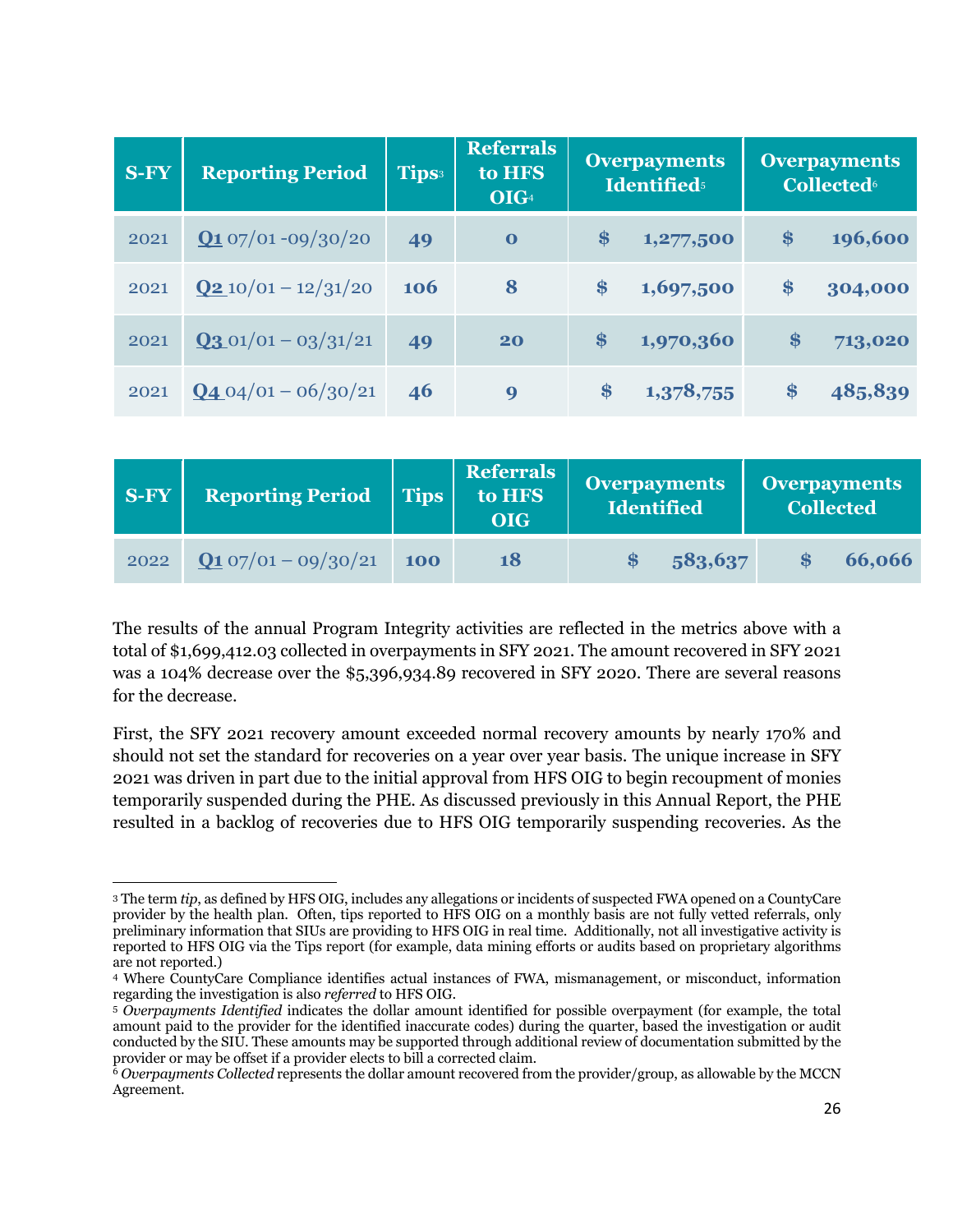impacts of the PHE decline and a new normal stabilizes a decrease in recoveries from the backlog would be expected.

Second, with revisions to the MCCN Agreement made by the KA2 amendment, new processes were implemented between the State of Illinois and all Managed Care Organizations within the Medicaid program, including CountyCare. HFS OIG now requires all requests for recoupment receive prior approval which has added additional time in the already lengthy recoupment processes. Additionally, due to HFS OIG reporting changes, the numbers reported no longer include recoveries not requiring traditional audit or investigation. Specifically, recoveries related to administrative errors, including data mined activities, are no longer reported to HFS OIG. However, data mining recoveries for Q1 SFY 2022 (July – September 2021) are included in the table above for purposes of this Annual Report. Data mining activities continue to be a significant tool used by CountyCare Compliance to combat FWA.

Third, due to the timing of claim audits and recoveries the PHE continues to have an impact on claim recoupments. Notably, a backlog of approximately 22,500 claims identified using clinical audits at the DRG level during the temporary PHE suspension received HFS OIG approval for recovery within the past year. The volume of claims has led to a sizable backlog requiring a significant amount of recovery effort. These claims total approximately \$8.3M CountyCare may expect to recover during 2022. To date, \$150K has been recovered of the total projected amount.

CountyCare Compliance continuously monitors the process to ensure appropriate action is taken, including reporting of suspected FWA to HFS OIG. In SFY 2021, CountyCare referred 37-cases to the HFS OIG for possible FWA – an increase of 136%. 18 referrals have been made in Q1 2022 alone, highlighting the increased oversight of CountyCare providers.

• Annual Compliance Audit and Attestation

CountyCare Compliance continued to utilize an Annual Compliance Attestation, issued to all CountyCare's delegated vendors in June 2021. The Compliance Attestation required all vendors to attest to several compliance provisions in their contracts, compliance with the requirements of Section 9.2 of the MCCN. Additionally, each of CountyCare's delegated vendors completed a compliance audit during CFY2021, which was facilitated through partnership with the Delegated Vendor Oversight audit process.

• Grievances and Appeals Activities

CountyCare Compliance continues to provide high-level oversight related to grievance and appeals activities at the plan level. As needed, guidance and assistance is provided related particularly to contractual and regulatory timeframes. Additionally, CountyCare Compliance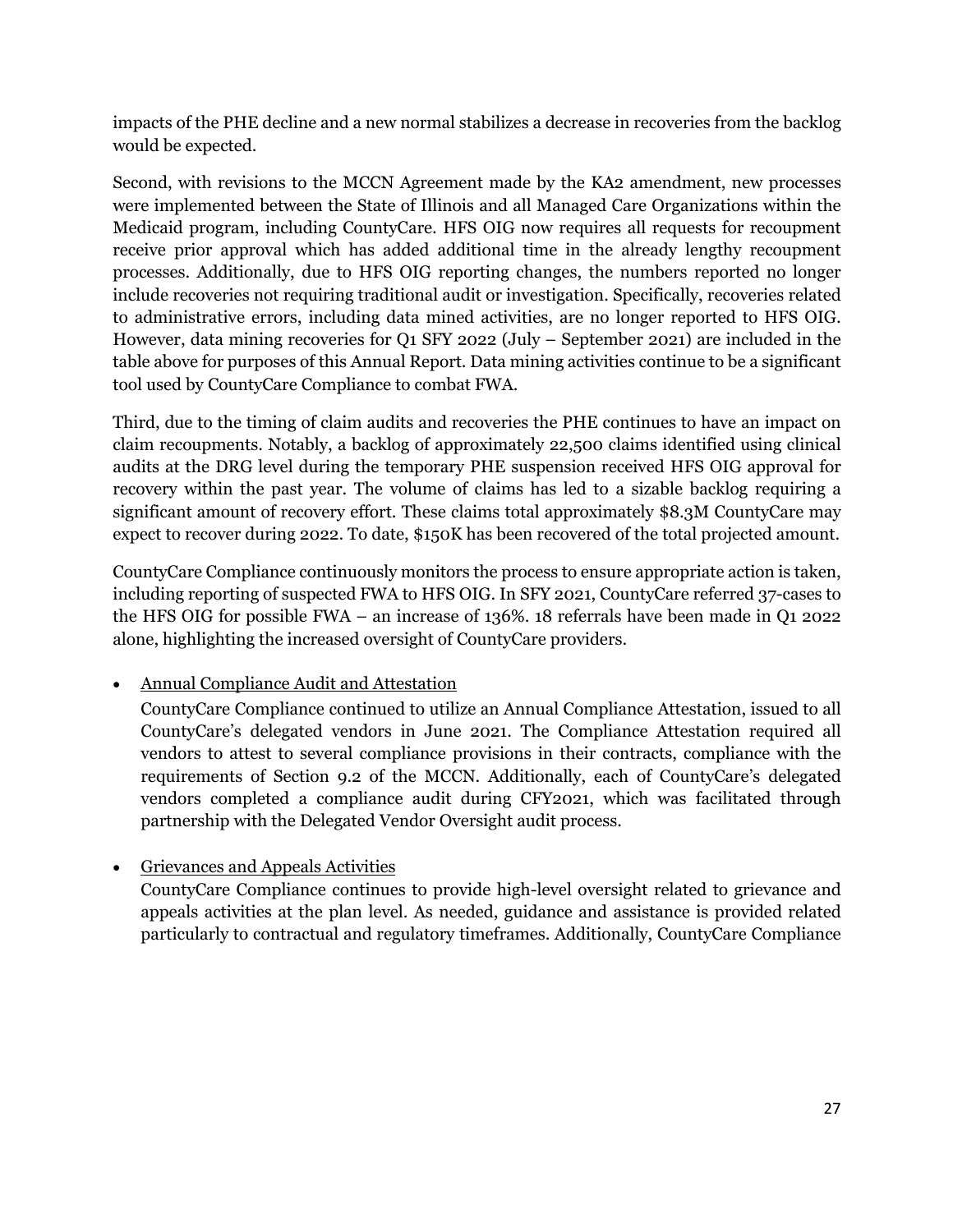participates in the quarterly CountyCare Grievance and Appeals Committee, as well as Delegated Vendor Oversight meetings.

# **Regulator Audit Activity for CFY 2021**

CountyCare Compliance held several meetings with new HFS OIG Inspector General Brian Dunn, when he first started his role in early 2021. No official compliance related audit requests were issued by HFS OIG and HSAG during CFY 2021.

#### **Risk Assessment**

The primary focus within CountyCare Compliance is prevention, detection and elimination of FWA, in addition to other areas of risk identified in CFY 2021. Risk assessment currently is an ongoing exercise within CountyCare Compliance, performed on a consistent basis by monitoring issues that arise via the various lines of communications offered by the Department as well as in day-to-day communications with CountyCare operations and benefit administrators.

Where resources are available in CFY 2022, CountyCare Compliance will build on the 2021 effectiveness review conducted by Strategic Management Services, LLC and initiate an annual risk assessment with executive leadership and key thought leaders nationally to identify outstanding risks and challenges to meeting the standards of an effective health plan compliance program.

# **Element 7**

*The Effective compliance programs maintain processes for the investigation and remediation of identified systemic problems and the development of policies addressing the non-employment or retention of sanctioned individuals. Additionally, processes are in place to ensure that prompt reporting of all overpayments identified or recovered to HFS OIG.*

# **Identification of Systemic Issues**

#### Sanction Screening Checks

- CCH maintains a policy and procedure paralleling requirements set forth by the MCCN Agreement and the Department of Health and Human Services, Office of Inspector General, to ensure screening of all contractors and workforce members.
- The goal of the policy is to avoid employing, engaging, contracting or agreeing with any individual or entity excluded or "sanctioned" from participation in a federal health care program or who is debarred from participation in federal procurement or non-procurement programs for the provision of goods or services.
- Sanction screening requirements continue to be embedded within each CountyCare contract and each CountyCare benefit administrator is required to screen each provider in their networks.
- Data is provided on a monthly basis to CountyCare Compliance to verify that sanction screening checks were conducted for medical and behavioral health providers. CountyCare vendors are also required to attest, on an annual basis, sanction screening checks are performed in line with their contract requirements.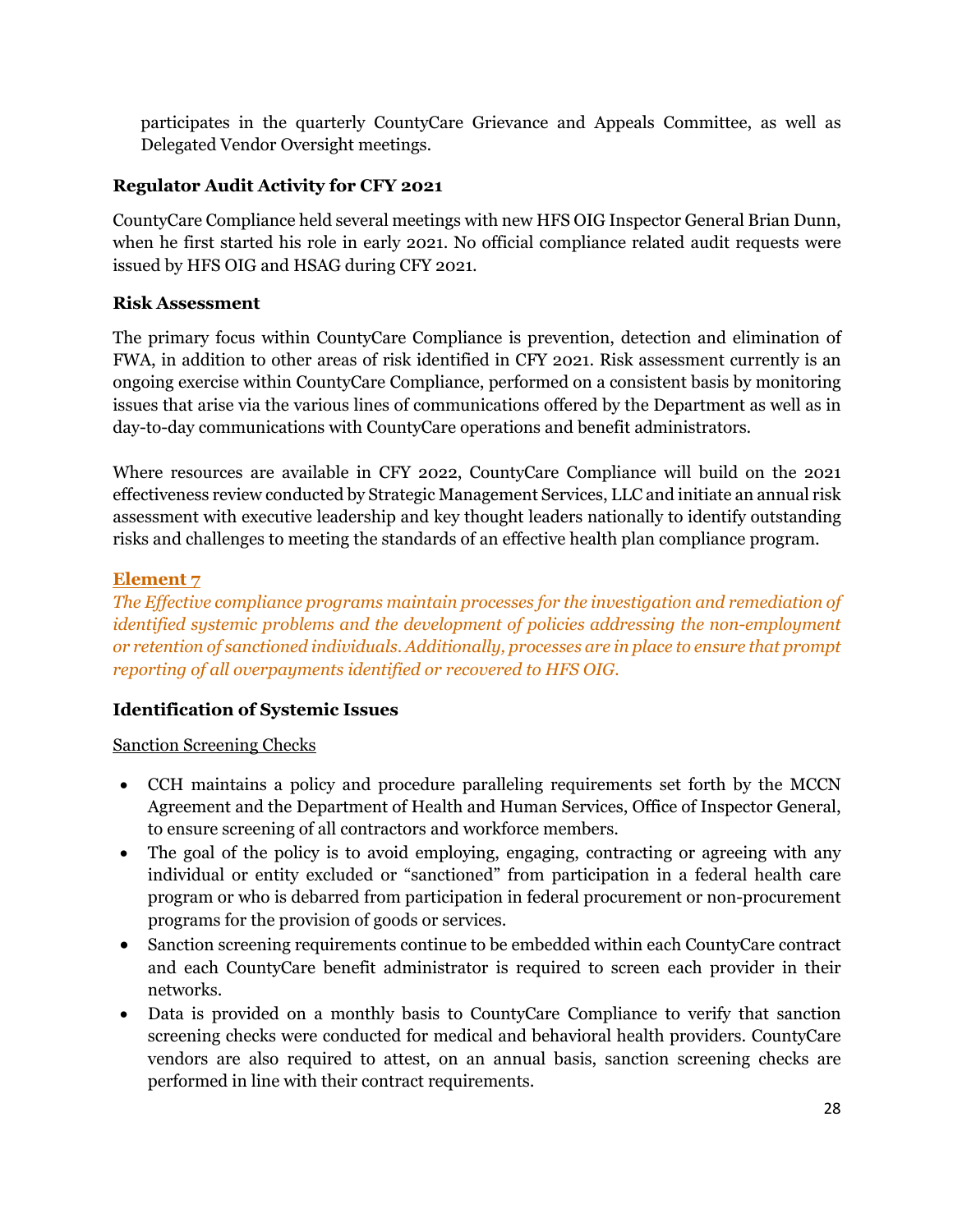#### **Prompt Reporting of Program Integrity Data to HFS OIG**

CountyCare Compliance is contractually obligated to submit both monthly and quarterly reports to HFS OIG capturing its Program Integrity activities, particularly with respect to FWA identified that is related to providers/groups enrolled in the HealthChoice Illinois Medicaid program.

• Monthly Tips Report.

On a monthly basis, CountyCare Compliance submits a Tips Report to HFS OIG, documented within an Excel document, which lists out any allegations or incidents of suspected FWA that has been opened by the health plan related to a provider within that past month which impacts the HealthChoice Illinois Medicaid program. Tips reported are not designed to be a fully vetted referral to HFS OIG; rather, they are designed to help provide necessary information to HFS OIG and avoid delays that would impact appropriate law enforcement or administrative review/action even before an audit or investigation has fully vetted the allegation.

• Quarterly FWA Report.

The MCCN Agreement requires CountyCare Compliance to submit a quarterly FWA report to HFS OIG. This report (also known as the "FWA Tool") must include all instances of suspected FWA, among other Program Integrity data requested, or indicate there was no suspected FWA during that quarter. While the FWA Tool is not intended to include administrative billing issues or routine claim errors, a considerable amount of time has been spent clarifying with HFS OIG the types of Program Integrity related information that should be included within the report. Consequences from such discussions have been reflected in the above section "Auditing and Monitoring Efforts for SFY2021". Discussions will continue into 2022, and beyond, with additional changes likely under Inspector General Brian Dunn's leadership.

CountyCare Compliance devotes a significant amount of time and effort to develop, review and submit reports to HFS OIG, including comprehensive coordination and communication with the various SIUs to gather and validate the required Program Integrity related activity information and data. CountyCare Compliance and resources within CCH Compliance collaborated to develop both an internal policy outlining the parameters for developing, reviewing and submitting the required reports listed above to HFS OIG and will leverage existing Salesforce tools to help consolidate data from all the various SIU partners and streamline the reporting process.

#### **Prompt Responses to HFS OIG Data Requests**

HFS OIG and its partner governmental agencies, such as the US DOJ, regularly submit data requests to CountyCare for review and completion. These requests can involve a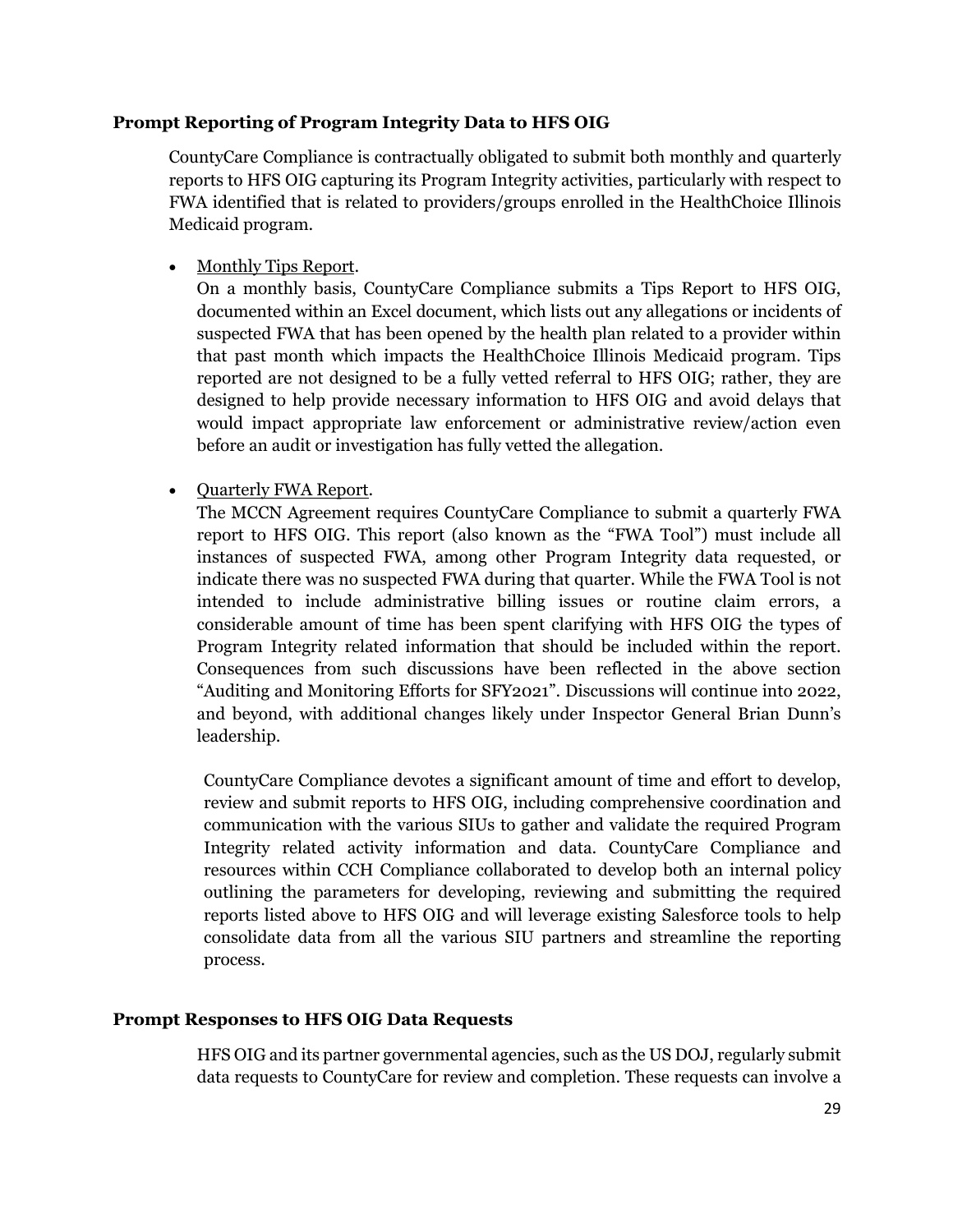variety of asks including, but not limited to, claims reviews of specific providers, documentation used for certain billing practices, or any number of items related to the MCO. In CFY 2021 CountyCare received 46 such requests, averaging almost one a week. There are typically two types of requests.

#### Request for Information

These typically have a short turnaround time between 48 hours and a few weeks and are centered on information related to specific providers are specific situations. CountyCare must diligently review the request and partner with the appropriate SIU benefit administrator to ensure timely and accurate responses are provided to HFS OIG.

#### Requests for Audit

Requests for audit are lengthier data requests from HFS OIG and their partner governmental organizations which require CountyCare review the request, partner with the appropriate SIU benefit administrator, and oversee and validate the audit scope and findings. These requests typically have a turnaround time of three to six months and may require varying levels of detail.

# **VI. Looking Ahead to CFY 2022**

In CFY 2022, CCH Compliance will continue to focus on maintaining adherence to contractual requirements and healthcare compliance best practices as the program matures. As CountyCare relies heavily on delegated vendors, monitoring for adherence to CountyCare policies, contractual, and regulatory standards are critical to avoid sanctions and ensure that federal, state, and county taxpayer dollars are spent appropriately on delivering quality, necessary care and preventing FWA in addition to protecting CountyCare members and providers. The Program will continue ongoing activities related to risk reduction in the areas of compliance, policy implementation, and the development and implementation of monitoring and auditing efforts.

These priorities have been established for the CountyCare Compliance Program:

- Continued training and onboarding of the new designated Compliance Officer for CountyCare and increased effort to locate additional resources for CountyCare Compliance to better concentrate on initiatives designed to improve the Compliance Program, Program Integrity, or compliance presence for CountyCare operations as a whole.
- Strengthen CountyCare oversight of FWA Activities:
	- o Foster continued partnerships with HFS OIG and the State's MFCU to develop best practices in Corporate Compliance for CountyCare and enhance relationships with non-government organizations and other MCOs' to build a network of skilled investigators and increase effective Program Integrity efforts.
	- o Continue efforts to review and approve new concepts for data mining and clinical audit recovery activities.